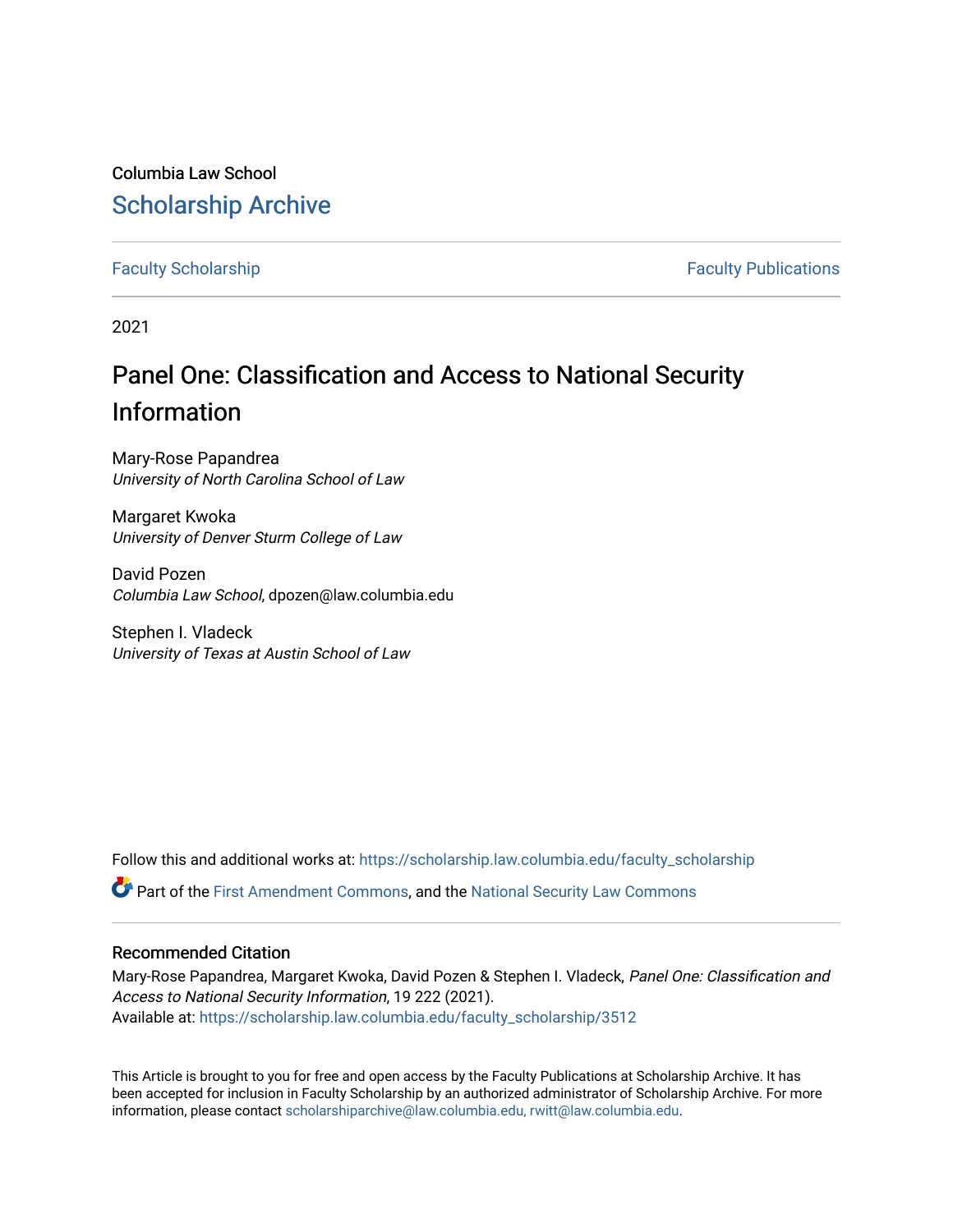#### PANEL ONE: CLASSIFICATION AND ACCESS TO NATIONAL SECURITY INFORMATION

### Moderator:

Mary-Rose Papandrea\*

#### Panelists: Margaret Kwoka, David Pozen, Stephen I. Vladeck\*\*

*The following is a transcript of the first panel, discussing classification and access to national security information, of* First Amendment Law Review*'s 2021 Symposium on National Security, Whistleblowers, and the First Amendment.1 The virtual event also featured a keynote address by Mary-Rose Papandrea2 and a second panel on The Press, Whistleblowers, and Government Information Leaks.3*

Papandrea: You guys are in for a treat. We have three of the leading scholars, maybe the leading scholars, on this panel and the next panel on these issues. First, I'll start with introducing Margaret Kwoka. Margaret is a professor at the University of Denver Sturm College of Law, where she teaches administrative law, federal courts, national security, and civil procedure, which you all know I love. We are meant to be soulmates. I can tell. Her research focuses on government secrecy, FOIA, procedural justice, and judicial review of agency actions. She's been published in the Yale Law Journal and a number of other journals, and she is perhaps the leading expert on FOIA. So, thank you, Margaret, for joining us today.

Next, I'll introduce David Pozen. David is the Vice Dean of Intellectual Life and a Charles Keller Beekman Professor of Law at Columbia Law School. He is a leading expert––maybe

<sup>\*</sup> Mary-Rose Papandrea is the Samuel Ashe Distinguished Professor of Constitutional Law and Associate Dean for Academic Affairs at the University of North Carolina School of Law.

<sup>\*\*</sup> Margaret Kwoka is a Professor of Law at the University of Denver Sturm College of Law. David Pozen is the Vice Dean for Intellectual Life and Charles Keller Beekman Professor of Law at Columbia Law School. Stephen I. Vladeck is the Charles Alan Wright Chair in Federal Courts at the University of Texas at Austin School of Law.

<sup>&</sup>lt;sup>1</sup> This transcript has been lightly edited for clarity. The editors have also inserted footnotes throughout the transcript where there are references to specific cases, statutes, works of scholarship, or other sources.

<sup>2</sup> Mary-Rose Papandrea, *Keynote Address: Examining the Assange Indictment,* 19 FIRST AMEND. L. REV. 213 (2021).

<sup>3</sup> David S. Ardia, Heidi Kitrosser, David McCraw, Mary-Rose Papandrea & David Schulz, *Panel Two: The Press, Whistleblowers, and Government Information Leaks,* 19 FIRST AMEND. L. REV. 253 (2021).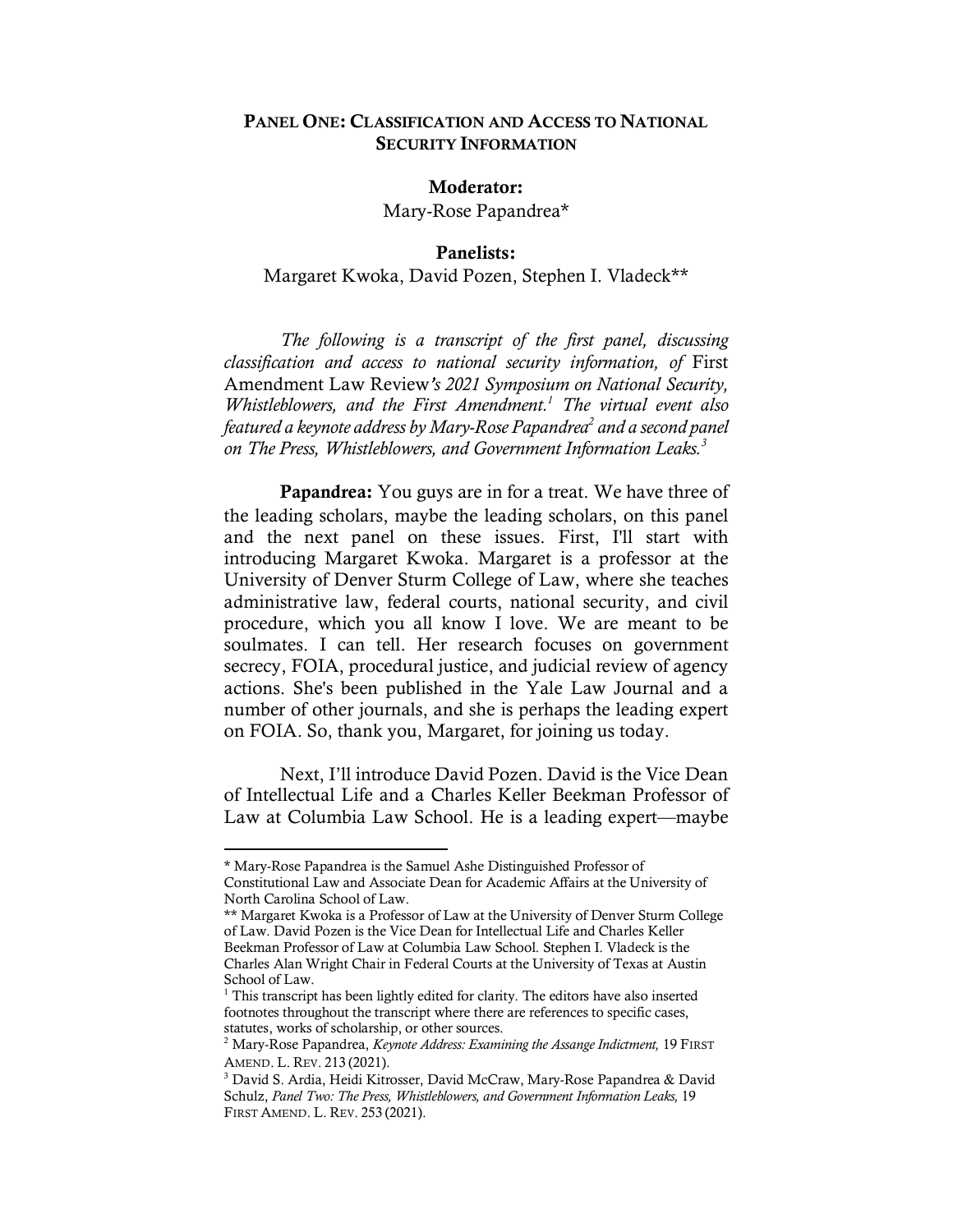we'll go with the leading expert––on constitutional information law. In 2019, he received the Early Career Scholars Medal from the American Law Institute. I mention that not just to show that he has lots of credentials, but I really like the way they described his work. They described him as a remarkable, widely influential scholar, also creative and thought provoking. And that is exactly the way I would describe him. So, thank you, David, for being with us today.

And finally, last but certainly not least, Steve Vladeck. He is the Charles Allen Wright Chair in Federal Courts at the University of Texas. Many of you probably already know him. He is a nationally recognized expert on federal courts, constitutional law, national security law, and military justice. He is a prolific scholar, so, I'm not even going to start to mention all of his publications. But I will mention he is the coauthor on the leading casebooks on National Security Law and Counter-Terrorism Law. So, some of you are probably reading out of his casebooks in your classes this semester. He is a co-host of a popular blog called *National Security Law Podcast*. <sup>4</sup> He does this with Bobby Chesney, his colleague at UT. It is quite entertaining and really well done, so I highly recommend you check it out. He is also CNN's Supreme Court analyst. And we're just so thrilled you're here, Stephen––thank you for coming.

So, thanks to everyone for coming. My job as moderator is just to pose some questions and let you guys bat them around. I will try to stay out of your way. I thought, Steve, if you don't mind, I'll start with you just to get us started and give the students in the audience some background on our classification system. So, if you don't mind, you can go in any direction you want with this question. But can you just explain how our classification system works? Why does it seem like the executive branch controls the public's access to national security information? What is Congress's role here or what should it be?

Vladeck: That's a great question. And I like going first because then Dave can come in and clean up everything I get wrong, and Margaret can scold both of us. Let me say first, Mary-Rose, this is a real treat, and I really appreciate the chance to be with you guys today. So, national security classification, at least as so described, is a relatively modern phenomenon. We've

<sup>4</sup> THE NAT'L SEC. L. PODCAST, https://www.nationalsecuritylawpodcast.com/ (last visited Apr. 21, 2021).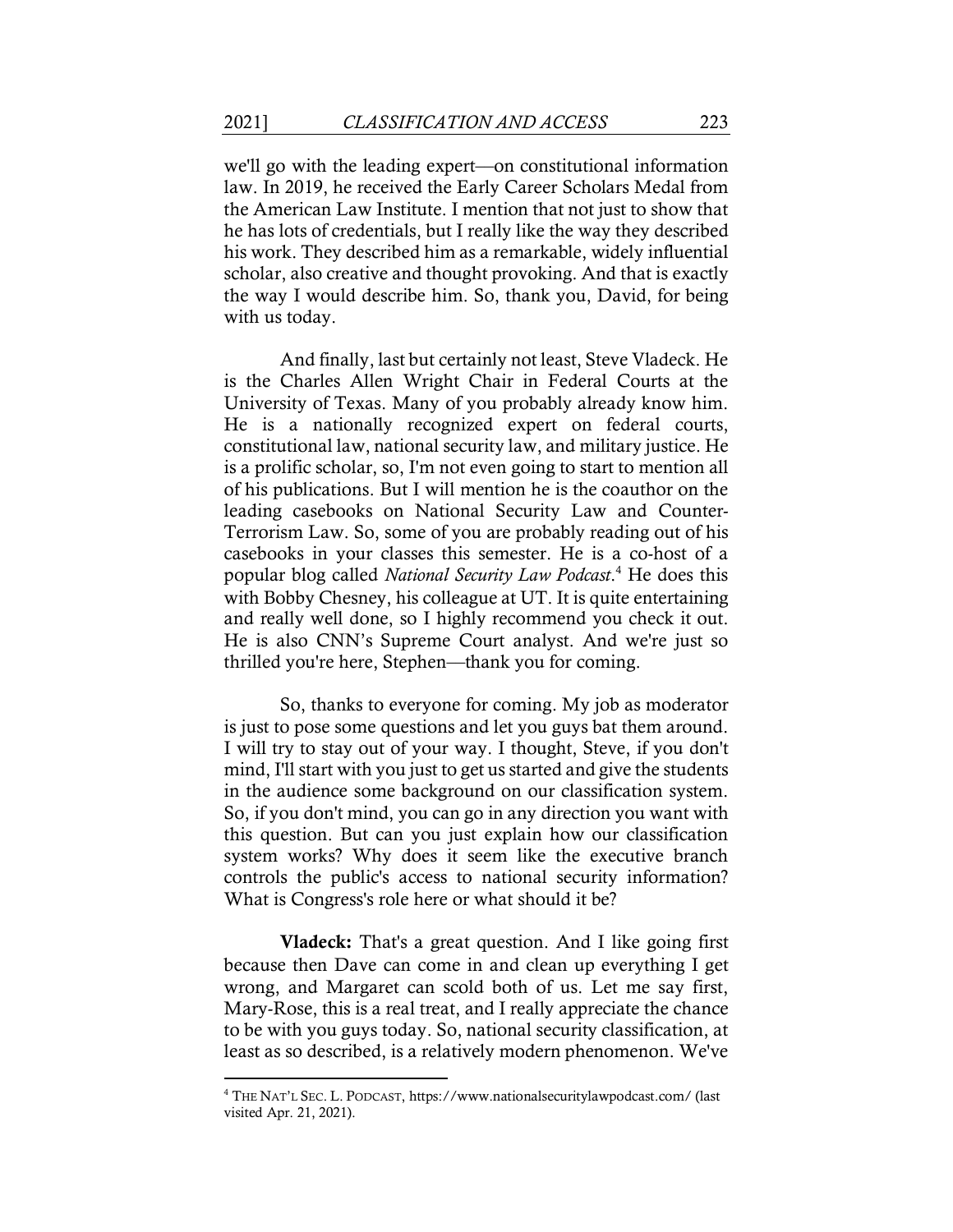obviously always had secrets in this country, but the idea of national security classification, per se, is very much a product of World War II and its aftermath—where the government was trying to figure out how to handle massive amounts of national security information; where secrecy, especially as the Cold War was ramping up, became such a critical priority; where there was more need for secrecy on the civilian side of government as opposed to just in the military, as was true during the war. And, so, it starts actually very much, or at least it really ratchets up, during the Truman administration. Harry Truman was the first president to issue a comprehensive executive order with regard to national security classification, even though FDR had taken some steps in that direction during the war. But I think one of the critical points for our conversation is that, at least at first, it was not obvious that this was exclusively a prerogative of the executive branch.

So, there are a couple of early statutes––the Atomic Energy Act of  $1954<sup>5</sup>$  foremost among them, in which Congress claimed a fair amount of authority to set standards for national security classification, to identify what kinds of information should be classified, and to actually assert a constitutional role in the conversation. I think part of how we've gotten to where we are today, which is a classification system that is very badly, in my view, broken, is that Congress has mostly abandoned the field in the decades since. What started as, I think, an interest in, not perfect, but thoughtful power sharing arrangements has really drifted toward almost pure unilateral executive branch control, to the point where, today, the executive branch asserts, almost reflexively, that national security classification is an inherent power of the President and, perhaps even in some circumstances, one that Congress lacks the power to regulate at all. So, as we talk about what's wrong with the state of national security information today, I actually think the foundational problem is the drift in power, in regulatory authority, away from a sort of joint approach between the political branches and toward the executive, where Congress has basically just dropped the ball and no longer even thinks it's its job to really be actively involved in regulating national security information.

<sup>&</sup>lt;sup>5</sup> The Atomic Energy Act of 1954, 60 Stat. 755 (1946) (codified as amended in scattered sections of 42 U.S.C.).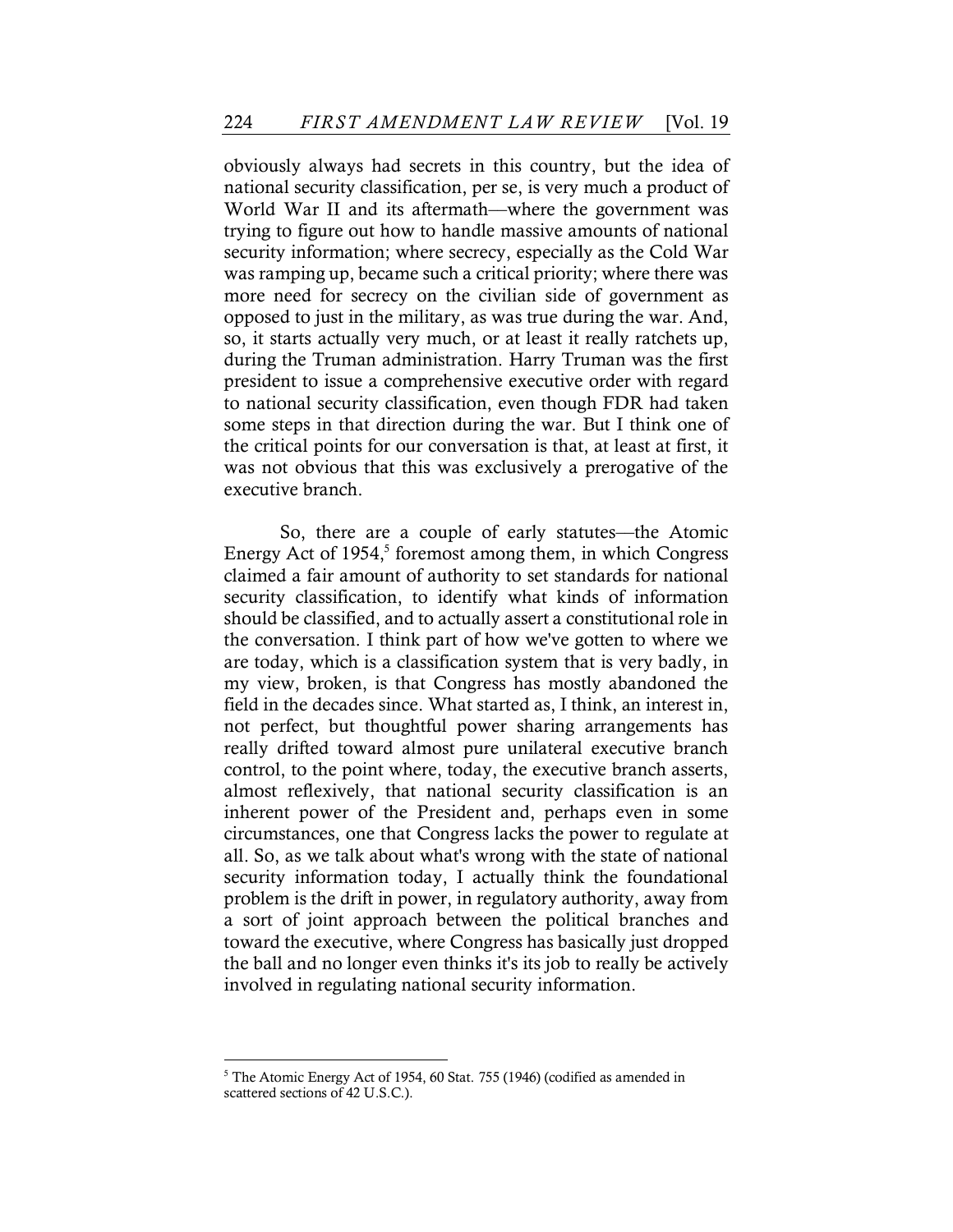Papandrea: Yeah, that's great. I had a feeling that was your view, and that is why I asked you that question. David and Margaret, do you have anything to add on that point? David, go ahead.

Pozen: Thanks. It's an honor to be here for me, too, in this amazing group and also with Mary-Rose moderating. We didn't get your introduction, but a leading scholar in the area. I would echo Steve's points and just note that there's a great book by historian Sam Lebovic called *Free Speech and Unfree News*, in which he has a section about how in the late 1960s and early 1970s Congress had not clearly accepted the legitimacy of the executive branch's growing classification system.<sup>6</sup> And there was this window in the wake of the Vietnam War and the Watergate scandal in which Congress was willing to enact framework national security statutes in areas like war powers and foreign intelligence surveillance, even against presidential vetoes, and assert itself in the national security context.

Both houses of Congress considered bills in the early 1970s that would have legislated a classification system and set the rules for what could be classified and how. But, in the end, in my view, fatefully, Congress decided not to try to, itself, legislate the national security information classification system. Instead, they left that to the executive branch, as Steve said, and allowed people to bring FOIA lawsuits challenging certain information as being improperly classified. Then, in 1974, telling judges they should not give much deference. It's debatable how much Congress meant them to give, but the judges should really actively review assertions of improper classification. And I say a fateful choice because it turned out pretty quickly that judges had no interest in playing that role. They did not want to scrutinize secrets the executive branch said were necessary for national security, and they ended up deferring very, very heavily to the executive branch. So, I think there was a major missed opportunity in that moment when Congress was asserting itself for Congress to take over classification, or at least to assert itself more than it did. Basically, the drift ever since then, ever since the early 1970s, has been toward executive branch supremacy in this area, I think to our democratic detriment. But I won't say more, for now.

<sup>6</sup> *See generally* SAM LEBOVIC, FREE SPEECH AND UNFREE NEWS: THE PARADOX OF PRESS FREEDOM IN AMERICA (Harvard Univ. Press 2016).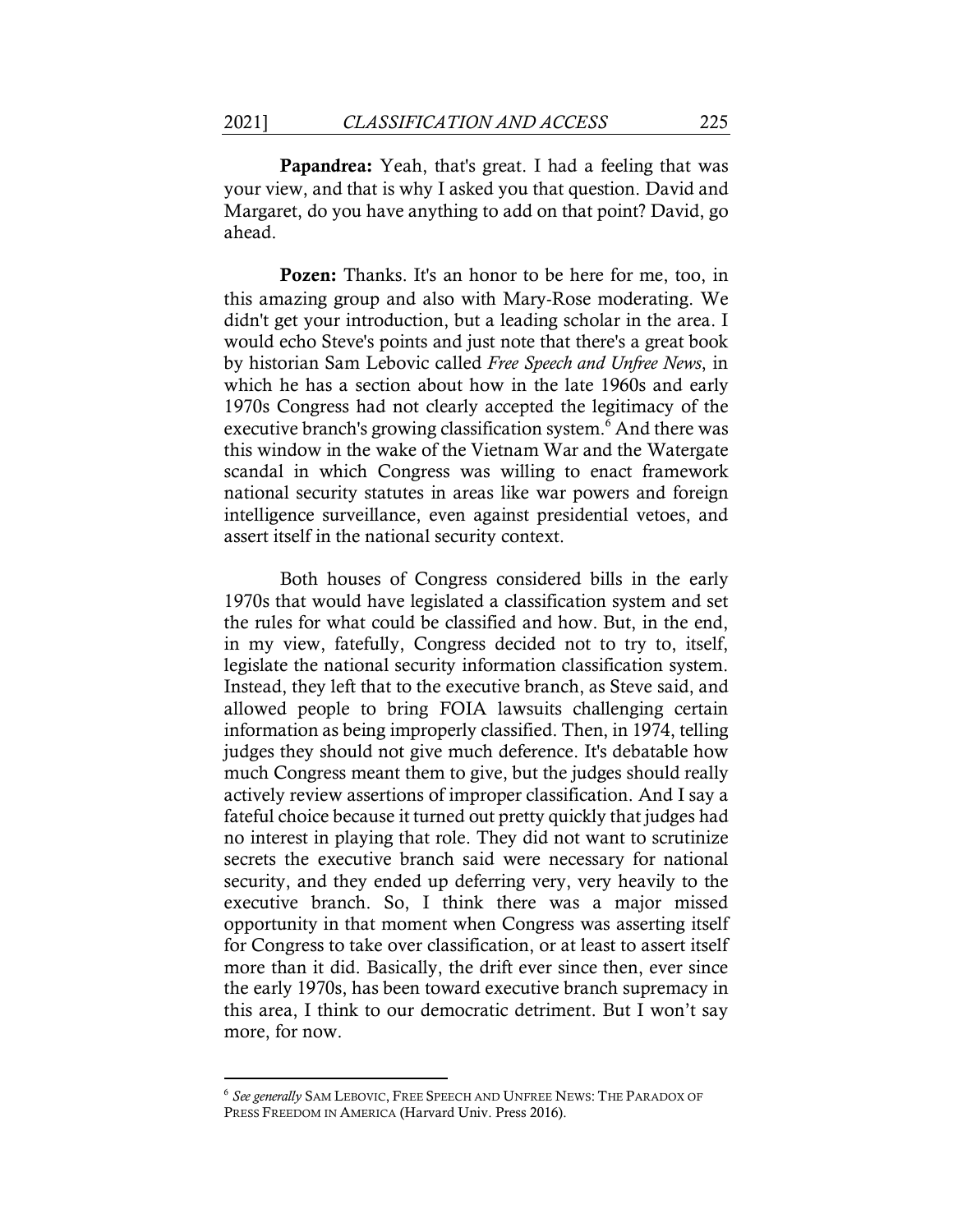Papandrea: Yes. We're going to talk a little bit more about that. If you don't mind, Margaret, David mentioned FOIA.7 And, as I mentioned in the introduction, I think you're the leading expert on FOIA. Can you tell us a little bit about the history and purposes of FOIA and then if you want to share some of the problems you've seen with FOIA?

Kwoka: Absolutely. Thank you. And let me add my thanks both to you, Mary-Rose, for organizing and to the students at the Law Review for organizing this great event. So, the concept of government transparency is old. It dates back at least to the advent of modern-day democracy––the idea that the public would have enough information about what government is doing to participate actively in government. But the idea of FOIA is pretty new. And, so, the statute was enacted in 1966 and, as only the second such government records access provision in the world, the legislative history is pretty clear that the purpose of the law was to promote democratic accountability in this kind of vast and growing administrative state. And journalists were actively involved, not only in lobbying for but, in fact, drafting the very first version of the statute.

So, although there is no limit to who can use FOIA, journalists were imagined to be the prime intended users. But the statute, as drafted, allows any person to request any government records for good reasons, bad reasons, or no reasons at all.<sup>8</sup> And it lists out nine enumerated exemptions to disclosure,<sup>9</sup> one of which is the exemption that, in fact, bakes the classification system into FOIA. Exemption one essentially just exempts out any information that is properly classified pursuant to the governing executive order.<sup>10</sup> And that decision sort of ratifies the idea that the executive branch should be making these classification decisions. Certainly, as Dave mentioned, this is an area where the amount of oversight that the judiciary should exercise is debated. I would say lots of people are unsatisfied with the amount of oversight that is exercised, which is to say not very much, in terms of deference that's given. And that certainly is one problem that has been greatly explored in the literature.

<sup>7</sup> The Freedom of Information Act, 5 U.S.C. § 552.

<sup>8</sup> *See id.* § 552(a).

 $^{9}$  *Id.* § 552(b).

<sup>10</sup> *See id.* § 552(b)(1).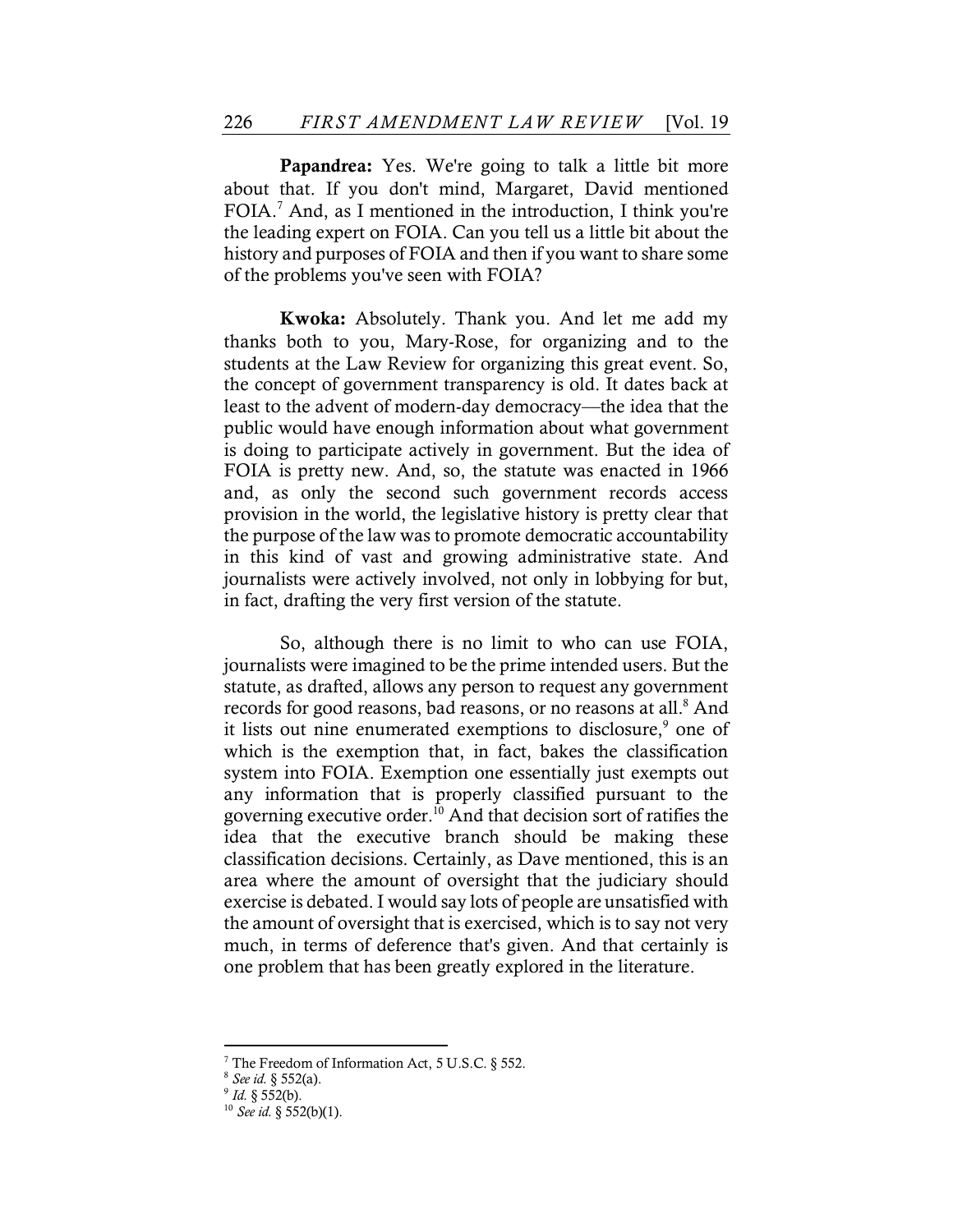The other thing that I'll just briefly highlight in terms of the issues with using FOIA for national security oversight is that not only is that not policed very well by the courts, but, in addition to that, mostly FOIA isn't used the way we thought it would be for oversight at all, national security or otherwise. So, if you look at our nearly a million requesters a year, maybe two and a half to three percent of them are news media or journalists. What has happened over time is that instead of requestors seeking to inform the public about government activities, including in the national security arena, we see just volumes and volumes of very predictable routine requests for information that the public has, potentially, a very legitimate need for but has nothing to do with what we imagine FOIA would be used for. And, so, now FOIA has become, I would say, gummed up, in a word, with just huge volumes of non-oversight requesters.

Papandrea: Yeah, that's great. We're going to talk a little bit more about the national security issues specifically. If you don't mind, David, you have written some really illuminating work on the history, purposes, and evolving function of FOIA, if you wouldn't mind sharing some of your thoughts on that as well.

Pozen: Well, one place to start is where Margaret ended. Who uses FOIA? So, I guess there's no very simple way to tell this story, but there has been, I think, a lot of ways in which the initial vision of FOIA has failed or at least not been fully realized. And we might start that story with who uses it. So, as Margaret says and as her own research has documented, at a lot of agencies, it's overwhelmingly commercial requesters. At others it's, what Margaret calls, first-person requestors trying to learn about themselves and what the government has related to their own lives. And you could make a case about commercial requesters trying to learn about the regulatory environment or about competitors or about relevant things agencies are doing to their business, that there are reasonable causes for them to want to use the statute. And same with the first-person requesters.

But, the fact that the overwhelming number of requesters are from those groups has served to crowd out other more public interested actors like journalists, who were envisioned as the primary beneficiaries of this law. When Congress, in FOIA, said anyone can submit a request for any reason at all––you don't have to tell us why you want information, ask away—it seemed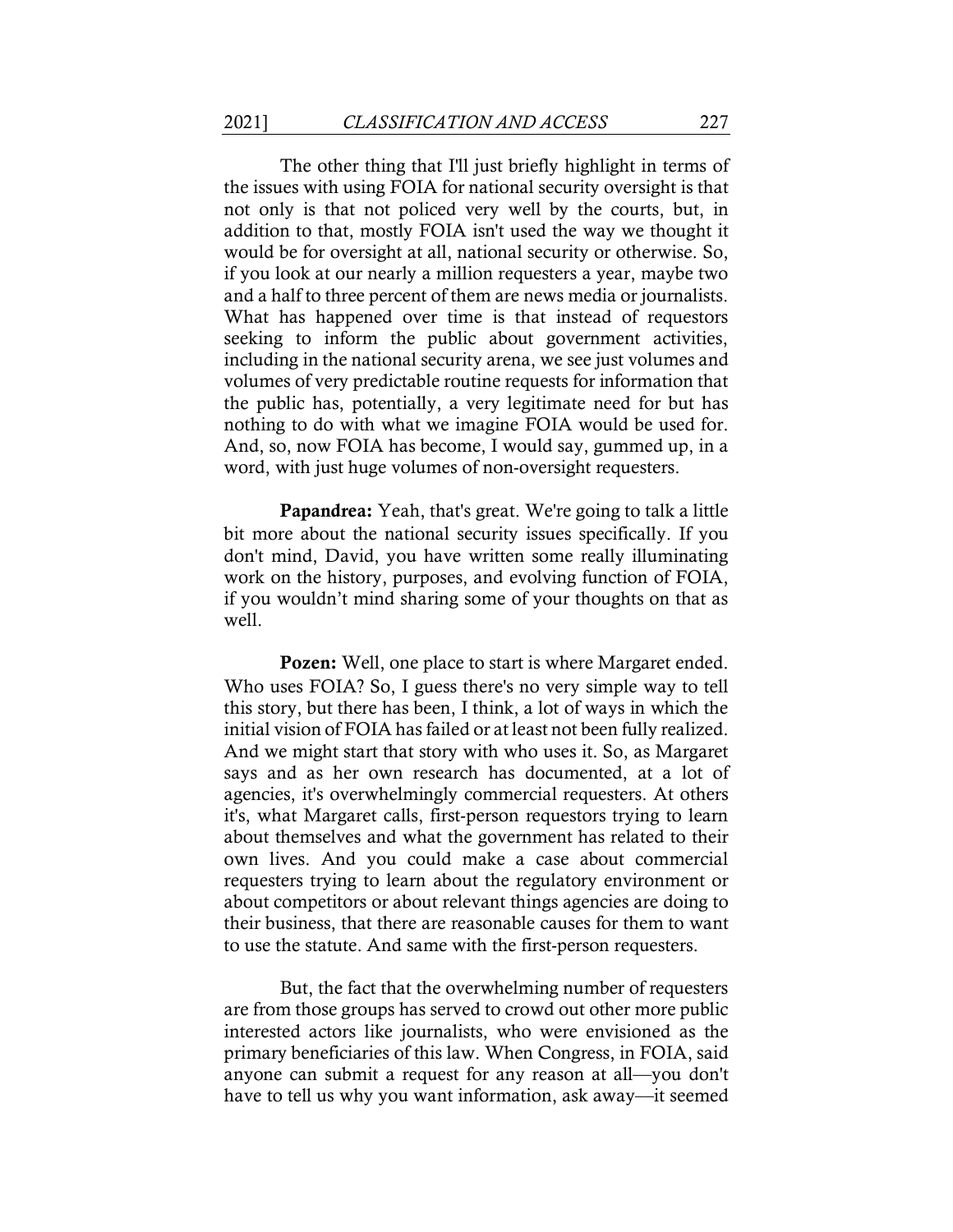supremely democratic that it was open to everyone. But in not making a choice, Congress was actually making a choice. There's no escaping making these kind of allocative moves even if you think you're not. Congress basically was saying whoever has the resources and wherewithal to figure out how to use this ostensibly open to everyone system will functionally, effectively get prioritized. And, so, when you open the queue to everyone, parties with the most money and time and attention to focus on FOIA get to use it more. Because agencies withhold a lot of information using the exemptions in FOIA, you have to credibly threaten to litigate to get a lot of the most important information in many contexts, and you're going to need money and lawyers to do that credibly. So, one way in which I think FOIA has evolved in unintended ways and in disappointing ways is in the skew toward commercial requesters and not these public interested requesters.

The second theme, already noted in our first set of comments, is that FOIA has proven largely toothless in the national security context in which, at least for some of the constituencies, a key goal of FOIA was to open up the national security state. I think instead it's largely entrenched and legitimated that state and afforded only modest glimpses into what's going on in the rare lawsuit that produces records. So, there's also been this this story of national security failure.

The third thing I'll say, for now, is I think FOIA also has effectively skewed the way we understand how the government works. I say this because FOIA itself has strict deadlines on when agencies have to turn over documents that have been requested that are really unrealistic in light of the resources that Congress allocates to executive branch agencies to implement FOIA. So, the deadlines are routinely being missed and the volume of requests is such that it's overwhelming for a lot of executive branch agencies to deal with the FOIA requests that come in. So, on the one hand, a lot of people experienced disillusionment and disappointment in government through the FOIA process itself. There's a whole kind of genre of journalism on how horrible FOIA is and how it reveals that our government is feckless and incompetent. Then, you get the records that FOIA produces, and overwhelmingly what journalists do with them is tell stories of government failure and fecklessness. So, at a second level, we have FOIA kind of producing negative images of government.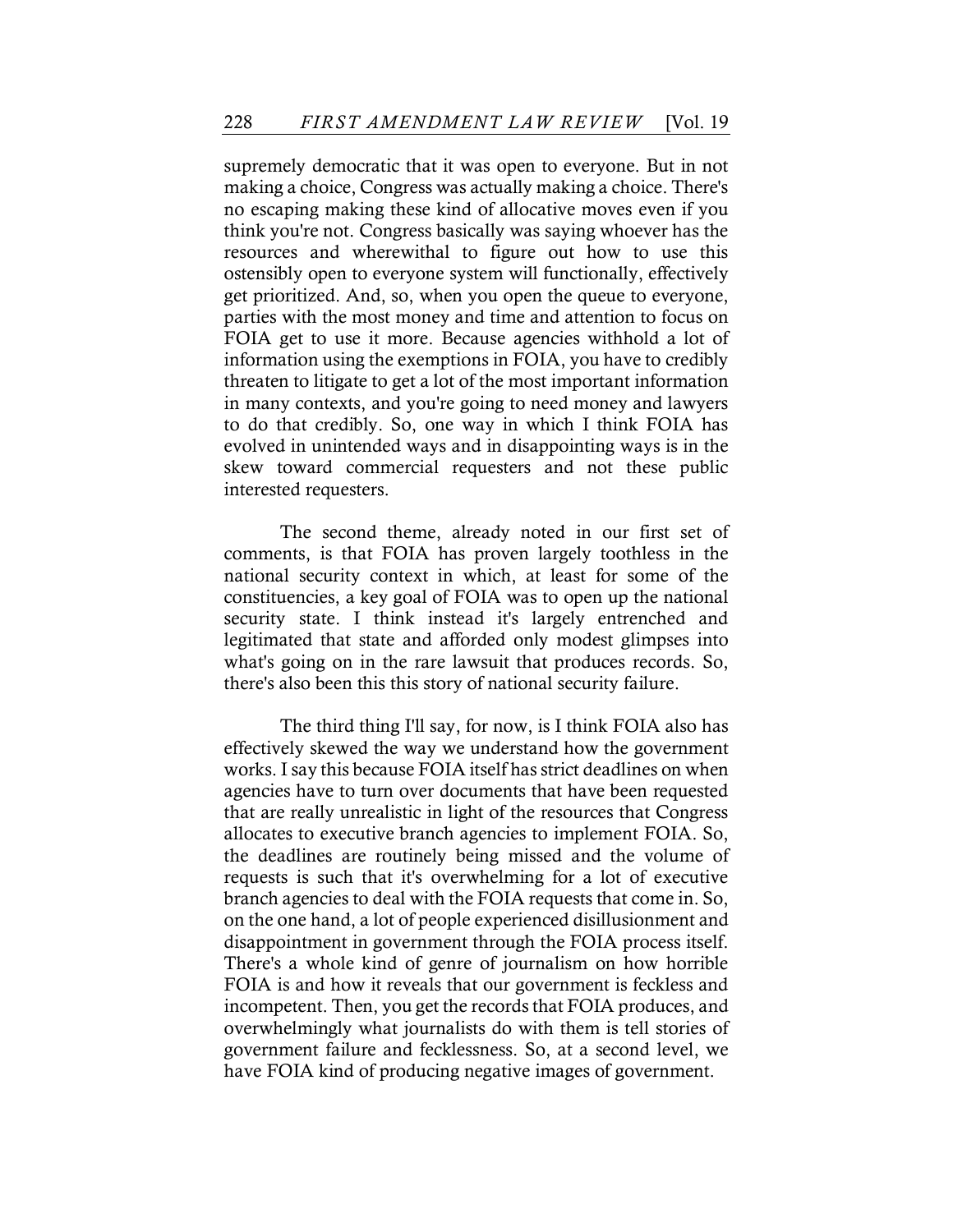There has been some literature in the journalism community about why is it that muckraking journalists journalists who want to tell stories about corruption and abuse in society––shifted in the mid-twentieth century period from looking as much or more at corporate private sector abuses than governmental abuses, and that's been a kind of market shift in where this kind of muckraking journalism focuses. I think FOIA is part of that story. FOIA is a low-cost tool for journalists to get certain sorts of information about bad stuff happening in the world, namely, information about government abuse. So, it channels journalists toward the now cheaper sort of information that they can use to tell those stories––it doesn't reach private sector actors directly, some other countries' freedom of information laws do. So, I think FOIA has given us a distorted and far too negative view of how government works, kind of baked into the very structure of the law. While it was meant to expose real abuses and help promote accountability, I think that the way in which it focuses our critical attention on a certain sort of government behavior and not on what the most violent parts of the states are doing––the national security law enforcement agencies that are most immune from FOIA have enjoyed the strongest exemptions––or what is happening in the private sector has also distorted policy conversations and is a kind of failure. So, I hope that's responsive to the question, Mary-Rose, but in those three ways, I see FOIA as not fulfilling some of [its purposes].

Papandrea: Yeah, and I do recommend that if you want a deeper dive on any of these topics, these three panelists have written extensively on all of them. So, we're just trying to get at the surface of them today. Steve, if you don't mind if I turn back to you, could you tell us a little bit more about what's going on in the courts? So, one of the things I'm going to be pressing you on today are all the different branches of government and how they might play as a checking function on the executive branch. We talked a little bit about Congress, and we'll return to Congress momentarily. Can we talk more about the courts and why is it that the courts have rejected Congress's call to not defer to the executive branch and look and see if something is properly classified? Can you tell us a little bit more? And, Margaret, just to tee you up, you're next to tell us more about what you see going on in the courts.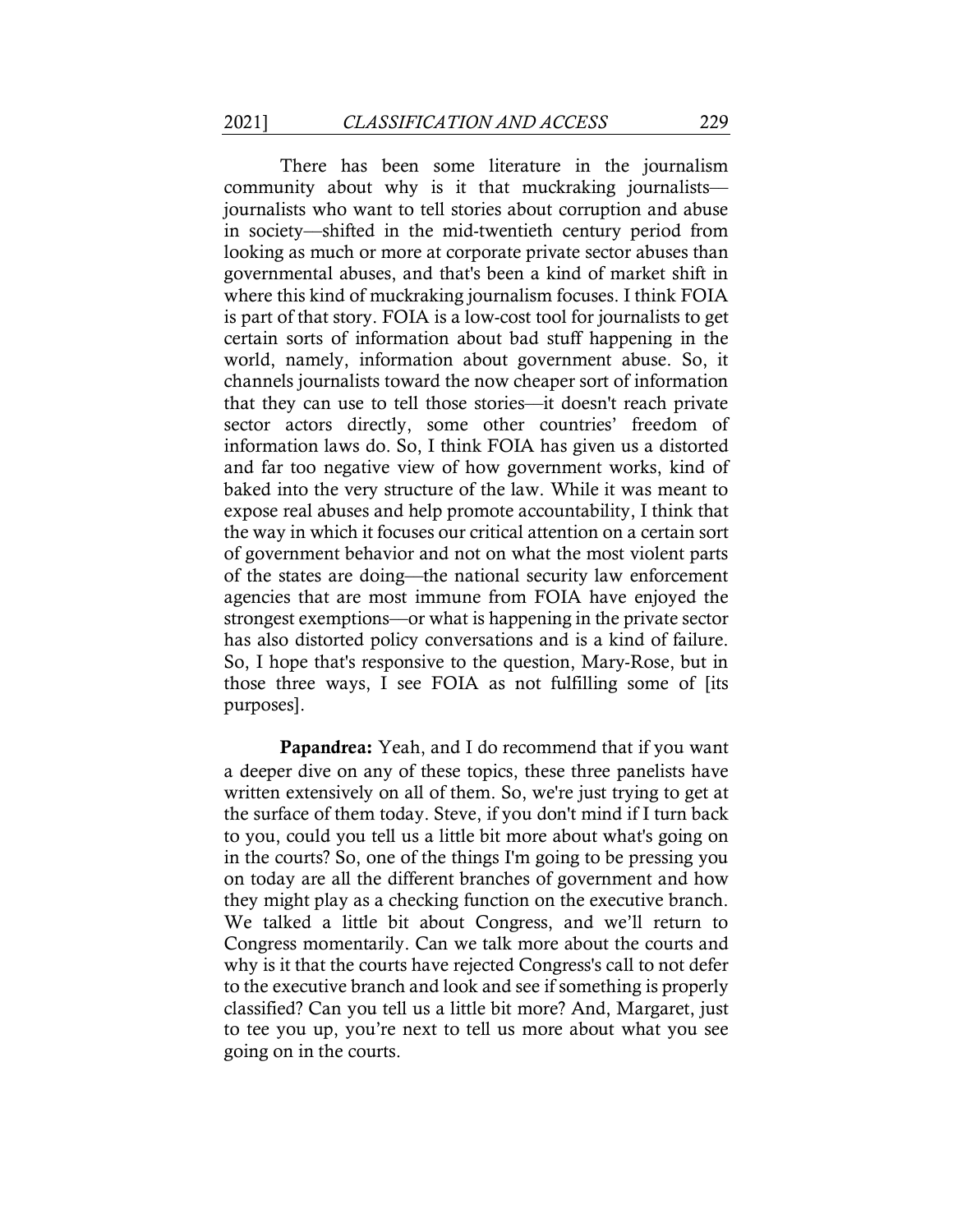Vladeck: Yeah, I mean, I think it's the right question. And, I think Dave already alluded to a lot of this—that courts have, in many respects, underread both the plain text and the clear purpose of FOIA. But it goes so far beyond FOIA. And I think that's actually a larger part of the problem, which is that in non-FOIA contexts, there has been, over the past forty years, built up this massive doctrine of judicial deference in national security cases that then seeps into contexts where statutes expressly contemplate a role for the courts. So, FOIA is one example. There's a statute called the Anti-Terrorism  $Act<sup>11</sup>$  that's supposed to be an aggressive civil remedy for acts of international terrorism that courts have construed implausibly narrowly because of concerns of interfering with national security and foreign policy. So, I think, there's a larger trend that really, again, started in the 1970s. This time, I think because of shifts in the ideological balance of the federal court, shifts in appointments to the federal courts where, starting with the Supreme Court, but really quickly seeping into the lower courts, there is more and more of this idea that it's not appropriate for courts to, "second guess," determinations that the executive branch makes in national security cases and giving that definition a very broad ambit.

So, national security cases are everything from classic national security disputes to the dispute between Amazon and the Department of Defense over the Jedi contract where everything is national security. And this sort of goes back to where we started because the justification for this deference doctrine is constitutional avoidance––the idea that Article II blesses the executive branch with a broad range of national security powers and that it's actually a separation of powers problem for the courts to unduly intrude into the sphere of the executive in national security cases. The irony being that, again, as came through in our in our prior colloquy, I think the premise is flawed. I don't think Article II gives the executive branch undisputed primacy in this space. I think the problem is that Congress has largely abandoned its role in this context. So, we see this starts during Vietnam as a military deference doctrine about how we're not going to second guess things the military is doing, but it quickly expands beyond the military to what the intelligence agencies are doing, to what the FBI is doing. The enactment of FISA, the Foreign Intelligence Surveillance Act in

<sup>11</sup> 18 U.S.C. §§ 2331 *et seq.*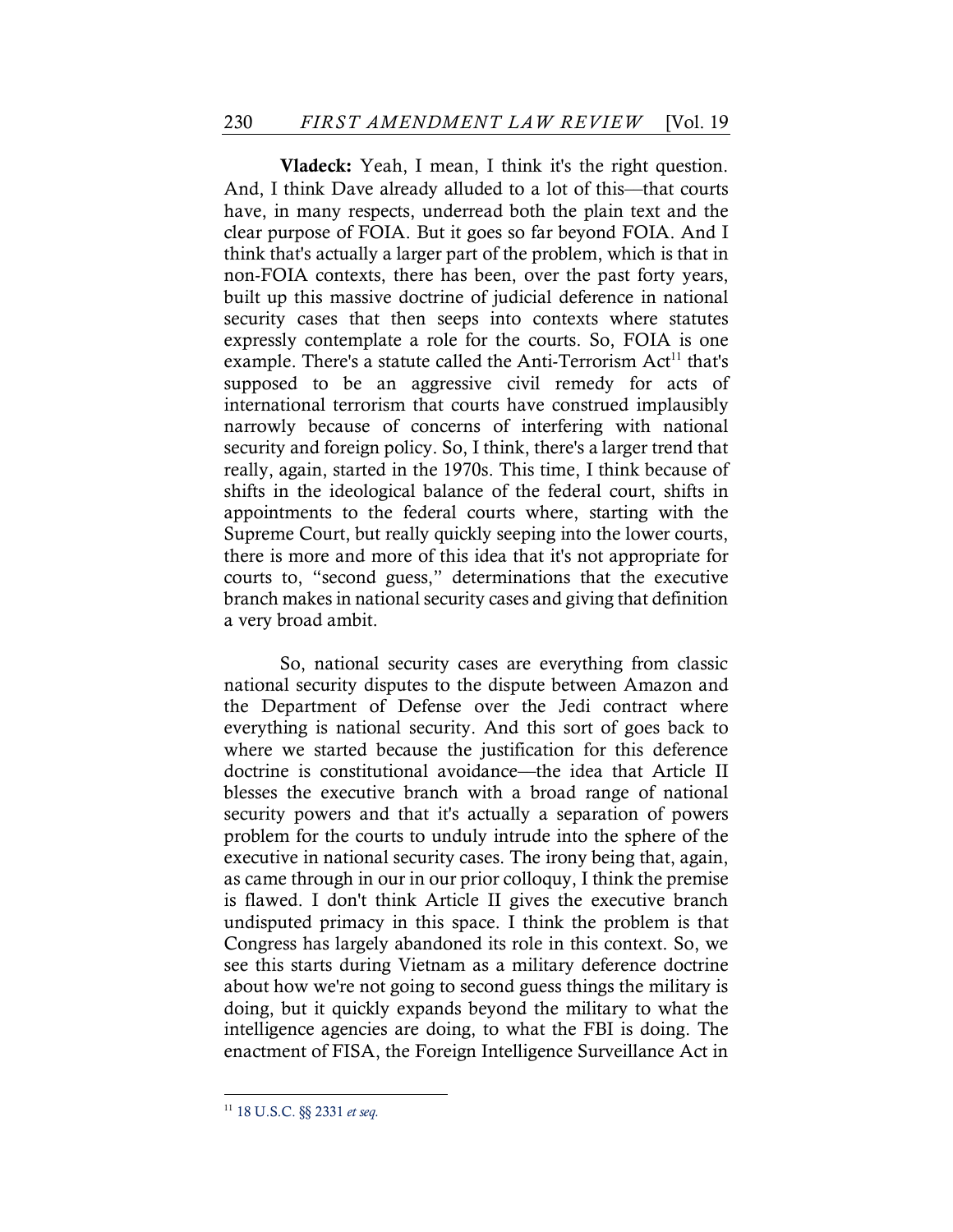$1978$ ,<sup>12</sup> which creates an express judicial review mechanism, is nevertheless perceived as further reaffirming. All of this is Article II dominance in national security.

When courts start scaling back damages remedies against federal officers under *Bivens*13––the idea that the Constitution provides for damages remedies when federal officers violate the Constitution––they start in national security cases. The first steps toward getting rid of *Bivins* come in cases implicating national security. So, I think Margaret can say a bit more about the specific ways that the courts have, I think, underread FOIA. But, I think it's part of this broader disease where, even the context of a prepublication review dispute where it's a contract dispute that obviously needs an arbiter, courts are like "oh, it's not our job to really second guess what the executive branch is doing." I think it is a fundamental misunderstanding of the judicial role, of what it was originally, of what the founders intended, of what Congress intended, and of how this sort of judicial abdication reinforces the significance of the legislative abdication.

Papandrea: Yeah, thank you so much for that, Steve. If you don't mind if I just ask you a follow up before I turn to Margaret. Can you say a little bit more, not just about the constitutional delegation of this authority to the executive, but the capacity and the ability of courts to be involved in these decisions? Because I know a lot of people generally, maybe I'm looking at a lot of my students actually, say the courts are not well equipped to get involved in these decisions. So, I think it might be worth pausing on that just for a moment and talking more about whether the courts can do this.

Vladeck: It's an assertion you hear a lot. And, I think Harvie Wilkinson might be the most prominent espouser of this assertion on the federal bench today. And here's the problem––it is utterly belied by experience. What do I mean? Let's take a couple of categories of cases. So, first, there is FISA, the Foreign Intelligence Surveillance Act, where Congress specifically creates a judicial process for secret review of incredibly secret national security processes and foreign intelligence

<sup>&</sup>lt;sup>12</sup> The Foreign Intelligence Surveillance Act of 1978, Pub. L. No. 95–511, Oct. 25, 1978, 92 Stat. 1783 (1978) (codified as scattered sections of 50 U.S.C.).

<sup>&</sup>lt;sup>13</sup> Bivens v. Six Unknown Named Agents of Fed. Bureau of Narcotics, 403 U.S. 388 (1971).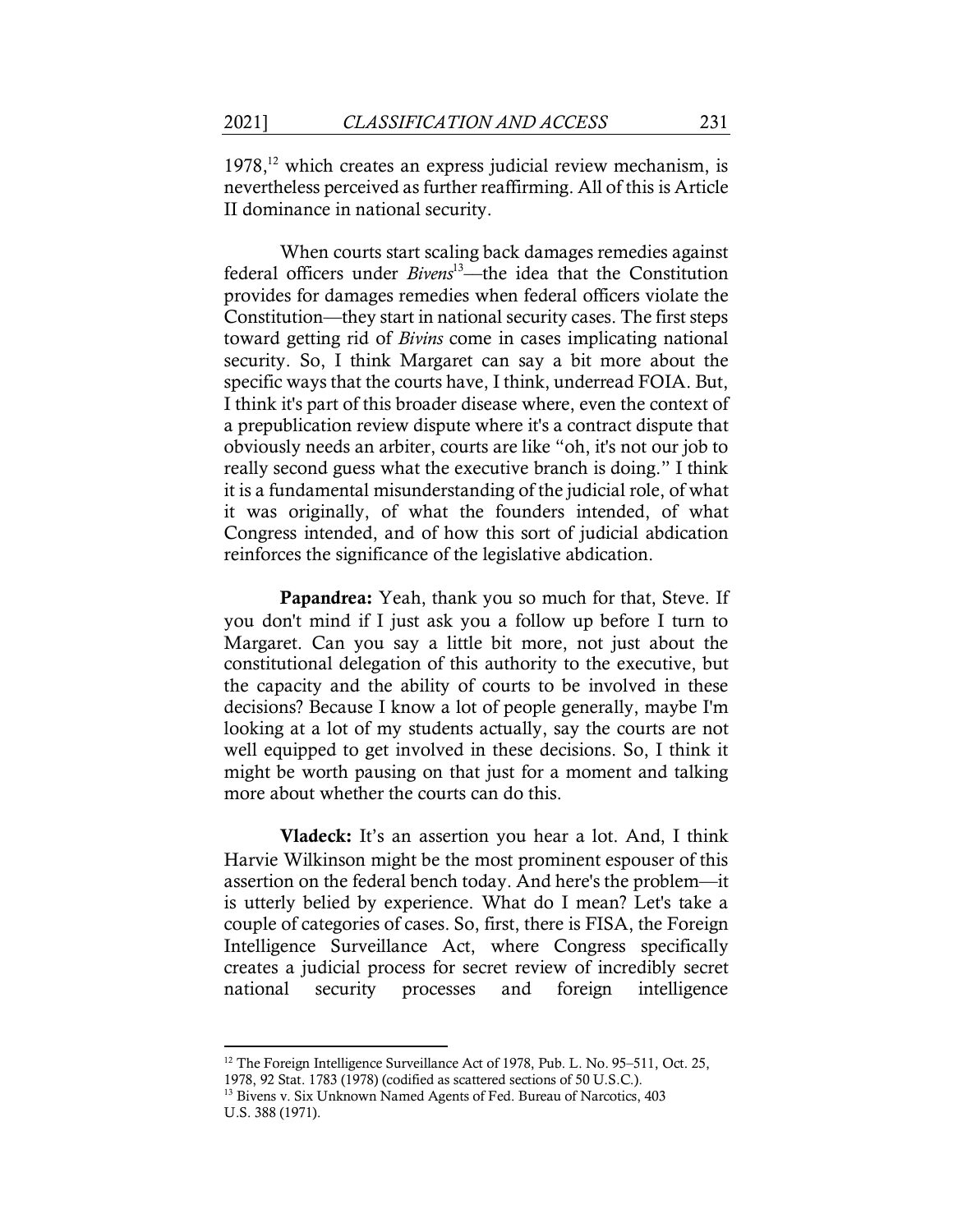surveillance.<sup>14</sup> The government has never complained that that process has unduly jeopardized national security information. It hasn't identified a single case where a leak came out of the FISA Court. And the courts have shown they haven't always, I think, gotten the law right––I suspect that we can each identify decisions from the FISA Court that we disagree with––but no one's questioned their competence to do it. And, indeed, in 2001 and 2008, Congress expanded the role of the FISA Court in foreign intelligence cases, at least largely because Congress, I think, rightly understood that reviewing highly sensitive factual proffers in foreign intelligence surveillance cases is actually not beyond the capacity of federal courts.

Let's take a second example. Guantanamo habeas petitions. So, we spent the better part of seven years fighting over whether the federal courts could hear Guantanamo habeas petitions at all from 2000 to 2008, and it culminated in the Supreme Court's 2008 decision in *Boumediene*, which said yes.15 Then, we actually had sixty-five plus Guantanamo habeas petitions heard by the federal courts, even though the circumstances of their detention were highly classified. Even though the factual disputes animating the review were highly classified, the federal courts did their job, and no one––at least in the district court who was hearing these cases––none of the district judges said, I have no idea how to do this. None of the district judges said, this is beyond my competence. It was only a couple of the appeals judges, who didn't actually have to review any of that information, who complained about whether this was an appropriate judicial exercise.

And then, last but not least, there's criminal prosecutions in national security cases, whether under the Espionage  $Act^{16}$  or for criminal counterterrorism violations, where there's often an awful lot of classified information that is at stake, whether as part of the government's case in chief or as part of the defendant's defense. Congress has passed a statute to deal with the graymail concern that defendants could use classified information, CIPA, the Classified Information Procedures Act.<sup>17</sup> But, there's also a pretty sophisticated body of case law about how the government

<sup>14</sup> *See* 50 U.S.C. § 1803 (establishing the FISA court).

<sup>15</sup> Boumediene v. Bush, 553 U.S. 723, 793–96 (2008).

<sup>&</sup>lt;sup>16</sup> The Espionage Act, 40 Stat. 217 (1917) (codified in scattered sections of 18, 22, 46 and 50 U.S.C.).

<sup>&</sup>lt;sup>17</sup> The Classified Information Procedures Act, Pub. L. No. 96-456, 94 Stat. 2025 (1980) (codified in scattered sections of 18 U.S.C.).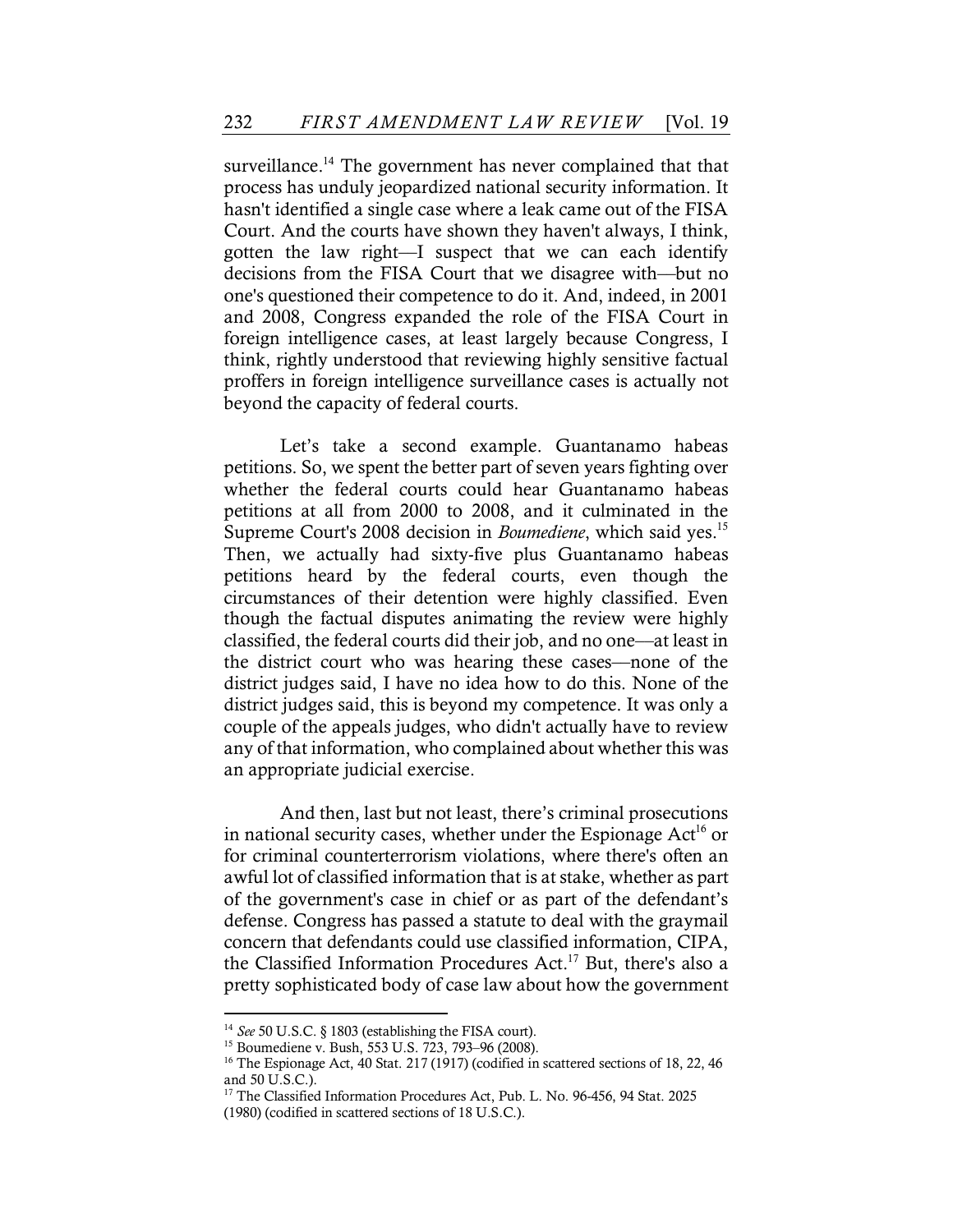can strike the balance between preserving national security secrets and protecting the constitutional rights of defendants under the Fifth and Sixth Amendments. And so, every time a judge or an observer says courts can't handle these cases, I want to point them to thousands of FISA cases, dozens of Gitmo habeas petitions, and hundreds of criminal prosecutions and say, what about those? And, actually, the Federal Judicial Center put out a book called *National Security Case Management Challenges*, 18 which is meant to be a guide to courts. It's on my shelf, I should have brought it as a prop. But it's like here's thousands of pages of examples of federal courts dealing with national security challenges, and not always getting them right, Mary-Rose, but just dealing with them. So, every time someone trots out the lack of competence argument, I say, well, I've got thousands of pages of evidence to the contrary.

Papandrea: Excellent, excellent. Margaret, now that I realize that you're a civil procedure professor, your work makes a lot of sense to me. I know you've written extensively about maybe what we should do in the court system or some sort of reforms to help this FOIA litigation in the national security context be a little more effective. It would be great if you could build on some of the things Steve said and share some of your ideas in this area.

Kwoka: Absolutely. And, in the same way that I completely agree, we have ample evidence that courts are competent at resolving these disputes, I also think they're just very reticent to in many cases. So, in some ways, Congress has tried to re-empower the federal courts at various times. And I think FOIA is a good example of that where Congress tried to reinstate essentially de novo review after the Supreme Court took it away in classification cases. And it was unsuccessful, to be honest. If we look at FOIA litigation, there's been recent empirical work done showing that it's almost impossible to win an exemption one case, a classification case, under FOIA. And I think there's various reasons why.

If you have some of your Civ Pro students on as audience members, maybe they'll appreciate a couple of the ways in which I think courts are sort of shirking their duty. And a lot of it is procedural. So, for example, in FOIA cases, courts routinely

<sup>&</sup>lt;sup>18</sup> ROBERT TIMOTHY REAGAN, NATIONAL SECURITY CASE STUDIES: SPECIAL CASE-MANAGEMENT CHALLENGES (6th ed. 2015).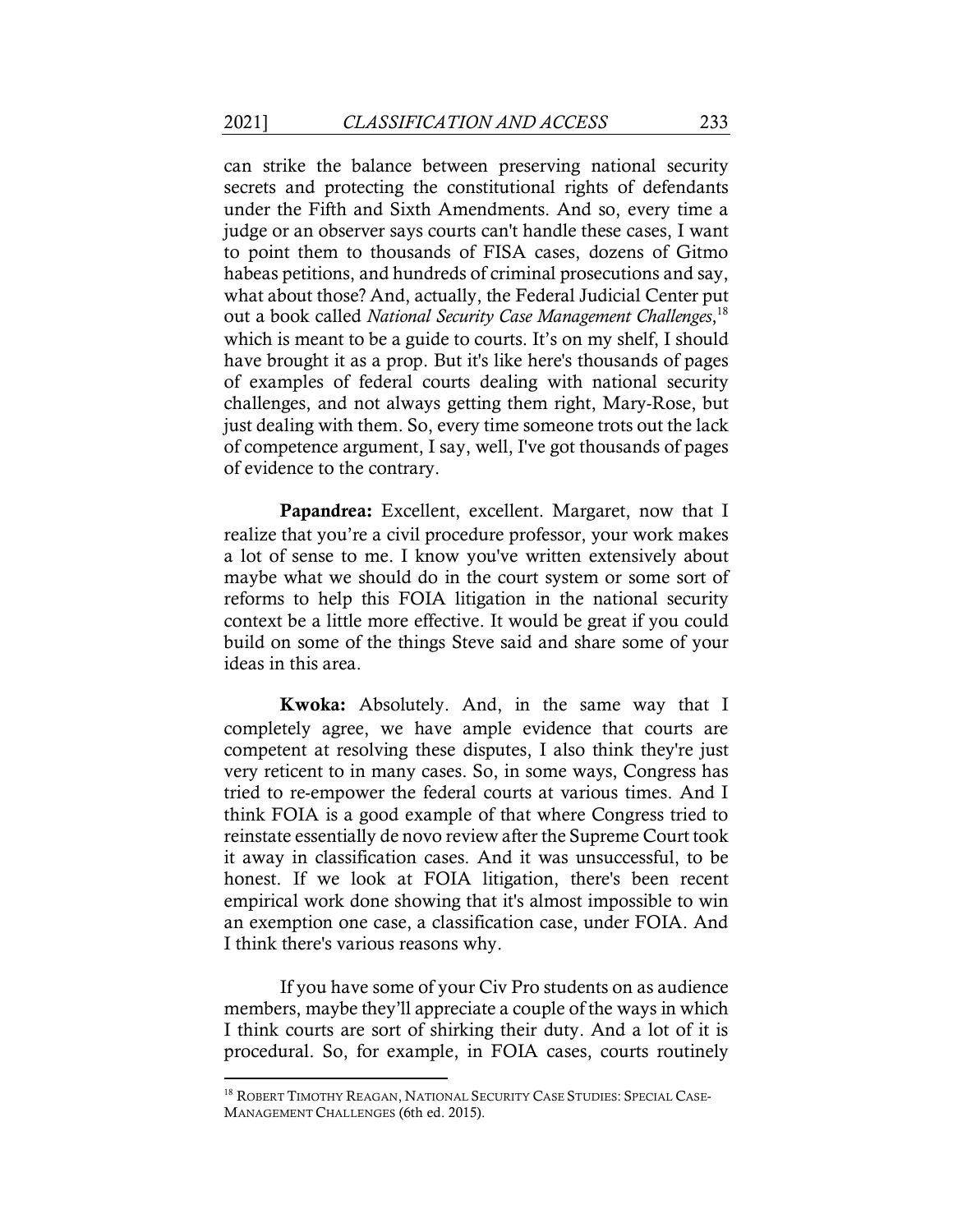start with the premise that discovery is inappropriate. That's not in a rule anywhere. Nobody has a statute about that. It's not in FOIA. It's just a federal case with the federal rules of civil procedure governing. There's no reason why people can't get discovery. But, the courts say, "well, FOIA cases, that's not appropriate." Yet, there may be many factual disputes that are not about the contents of the records that matter in classification. It could be about the classification authority. It could be about other things that were considered at the time, reasoning that could be given without revealing the contents of the records. And pushing past discovery, you get to summary judgment. I'm hoping your Civ Pro students are appreciating this.

#### Papandrea: If they don't, I will kill them.

Kwoka: So, you get to summary judgment, and in FOIA cases, the government bears the burden of proof even though they're the defendant. So, that's different from a lot of litigation, but it means that, at summary judgment, it's up to them to kind of show their best hand and win or lose. And, yet, what happens is they show their best hand, and, even when the court thinks it's not good enough, they just let them go try again. This is certainly true in national security cases, among others. Another, and I think this might be the biggest one in national security cases, courts do not want to use their power to engage in in-camera review. And it's something that everyone agrees the courts have the power to do. In cases where they use in-camera review to actually look at the disputed records, we have no evidence that this goes wrong. Just as Steve just said, we have no evidence that courts are not competent to look at these records and make these determinations. And yet, you will see case law saying, we only use in-camera review in extreme circumstances or as a last resort. So, they won't actually use the power they have to review these cases.

And then, and this is maybe the most blatant national security related kind of deference, but the standard is de novo review. You will see court after court say, "yes, yes, but we give substantial weight to the government's affidavits in these cases," and so much so that you will see cases that say we review exemption one under a substantial weight review standard, which is not a standard. They are in every way giving deference to the government. I will say––and I know we've really listed quite a parade of problems, and I agree with all of them––I think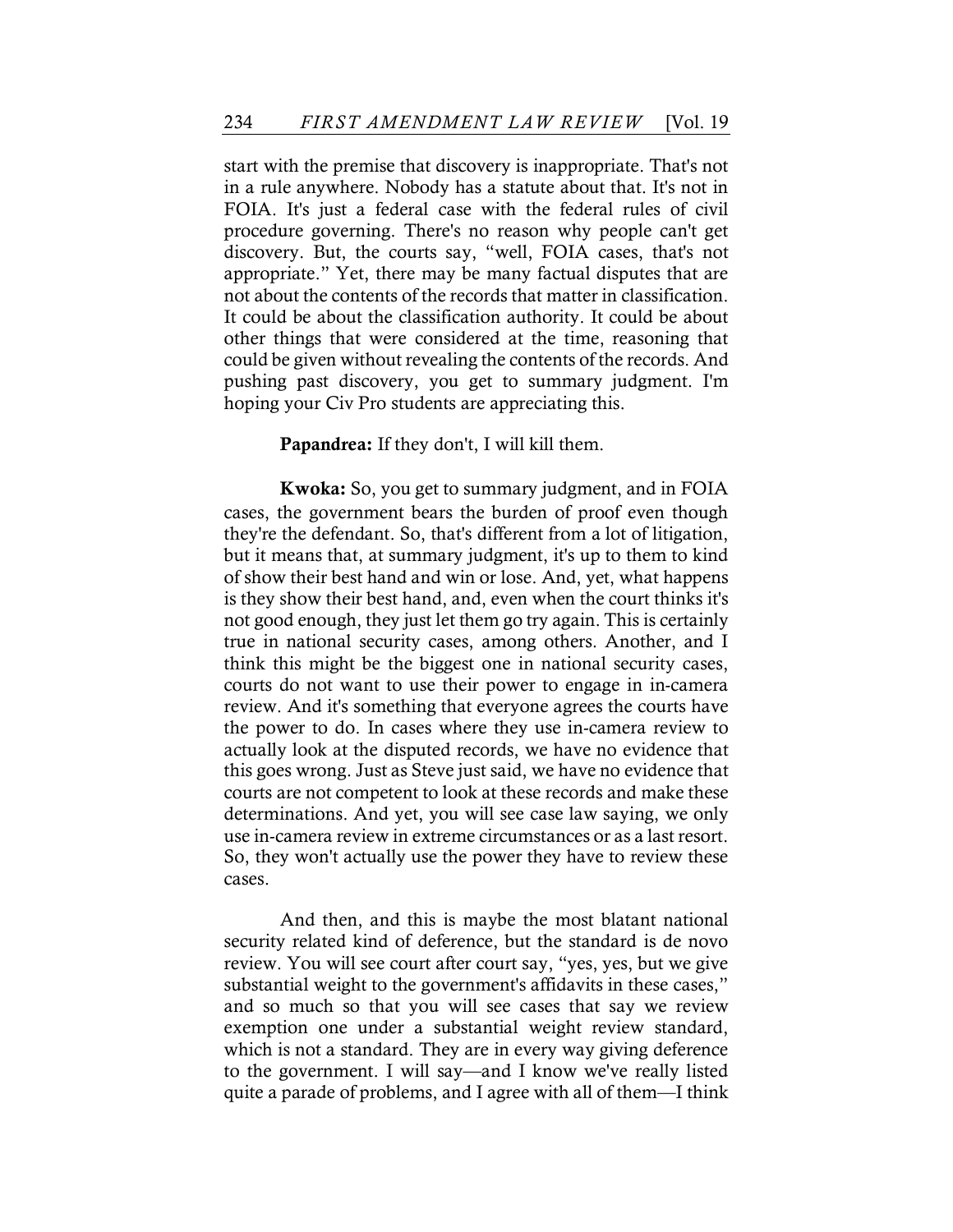like Steve said, courts can do this, like we have volumes of evidence that this kind of role is appropriate. That's true in FOIA cases, too. And we also do see glimmers of success. And I'm happy to talk more about ways in which I think there is some evidence that, even in the national security context, FOIA can be useful in terms of oversight and for journalists. That said, the courts are not the place where they're mostly winning those battles.

Papandrea: Here's a question I didn't send to you all, so feel free to tell me that you have no comment. Do you think it would help to replace FOIA or supplement FOIA with the recognition of a constitutional right of access to this information? So, I know that such a right is not established by any means in the jurisprudence of this Court. But drawing in part on Heidi's work, Heidi's on the next panel, and I was asked to write about this recently for Geoffrey Stone's book on national security secrecy.19 So, I was thinking a lot about whether there should be a constitutional right of access to national security information rather than a statutory one. Do you have any thoughts? Maybe David, I'll go to you. Do you have any thoughts on whether we should think of this as a constitutional right, rather than as a statutory right?

Pozen: I guess I don't see the distinction as being very meaningful in practice in terms of what it would mean for people seeking access to this information. Although, there's a lot of literature on how FOIA is effectively a quasi-constitutional measure. In the absence of an affirmative right to know, as some other countries' constitutions provide for, we've basically legislated the equivalent, and it provides for judicial review–– ostensibly under de novo, very favorable to the requestor standards––and has a highly reticulated scheme for how you can get this information. I can't really imagine that a constitutional right would be stronger on the substance or that it wouldn't be qualified by the same limitations, like for national security information. So, I think the bigger problems here are not in the formal classification of the requesting right––is it statutory, is it constitutional, or both––but in the kind of problems that Margaret and Steve were discussing, which have to do more with judicial incentives than with judicial competence.

<sup>&</sup>lt;sup>19</sup> NATIONAL SECURITY, LEAKS AND FREEDOM OF THE PRESS (Geoffrey R. Stone  $\&$ Lee C. Bollinger eds., 2021).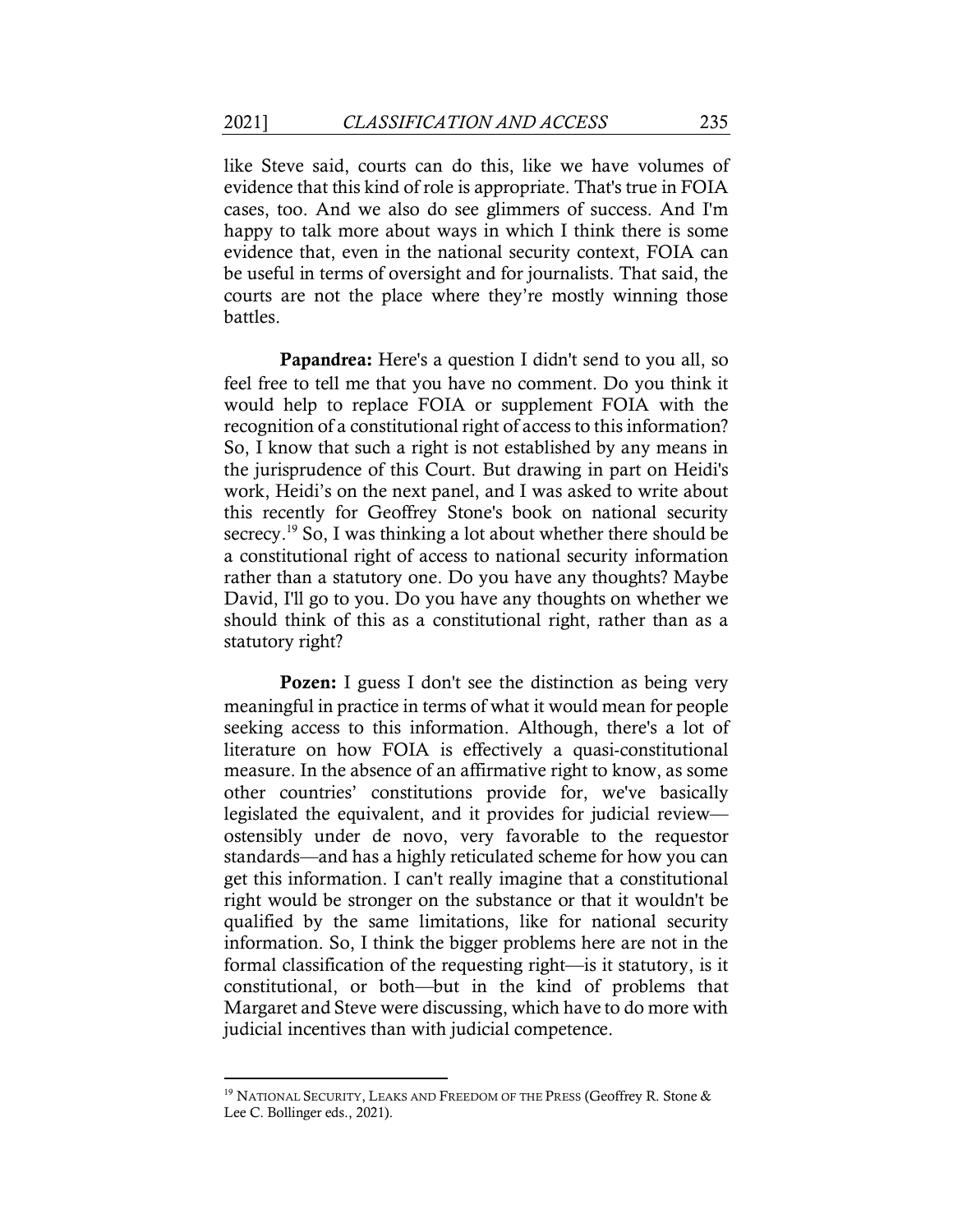I'll just add another anecdote quickly on that front, which is my first job out of law school was working as an aide for Senator Ted Kennedy on the Senate Judiciary Committee, and we worked on a bill called the State Secrets Protection Act.<sup>20</sup> It was a response to perceived Bush administration abuses in overusing the state secrets privilege to defend against civil actions alleging torture, extraordinary rendition, and other abuses. And the Bush administration would come into court and say, "no, it's all privileged, it's a state secret, whether or not we do extraordinary rendition." And judges were deferring in a blanket fashion and just throwing out the cases at the outset. What was so striking about our bill was it really just reaffirmed stuff the courts already could be doing, just as Margaret and Steve were saying. You should use in-camera review, you already can, but it's a great idea. Special masters, if you find something really complicated you can appoint a special master to help you figure it out. You can ask for summaries of information if it would be overwhelming to see the full scope of it.

So, the fact that judges already have this authority but don't want to exercise it, I'll just note, could point us in two reform directions. One is just keep bashing the judges. Pass statutes like the State Secrets Protection Act, which just nudge them all the more so to use the authority they have. Maybe try to appoint some new judges who want to review this material in a more robust manner. Or it could counsel moving away from the courts and just basically realizing that even though they are capable of doing it––as Steve notes, they do it in other contexts– –they've shown time and again they don't want FOIA national security review to be a big part of what they do. And if that's a more or less stubborn, if regrettable, feature of our system, that might suggest that Congress needs to do more itself, as far as active oversight. It might suggest that stronger whistleblower protections would be useful, or other affirmative disclosure obligations where executive agencies just have to put stuff out rather than respond to individual requests that can be litigated. At a high level of generality—we're all noting the same problem, which is judicial review—we could say "bad judges, do more," and try to prod them to do that, or we could actually just move away from the courts, if we think what we've really learned from many years of trying to get judges to do more on FOIA is that

<sup>20</sup> S. 2533, 110th Cong. (2007-2008).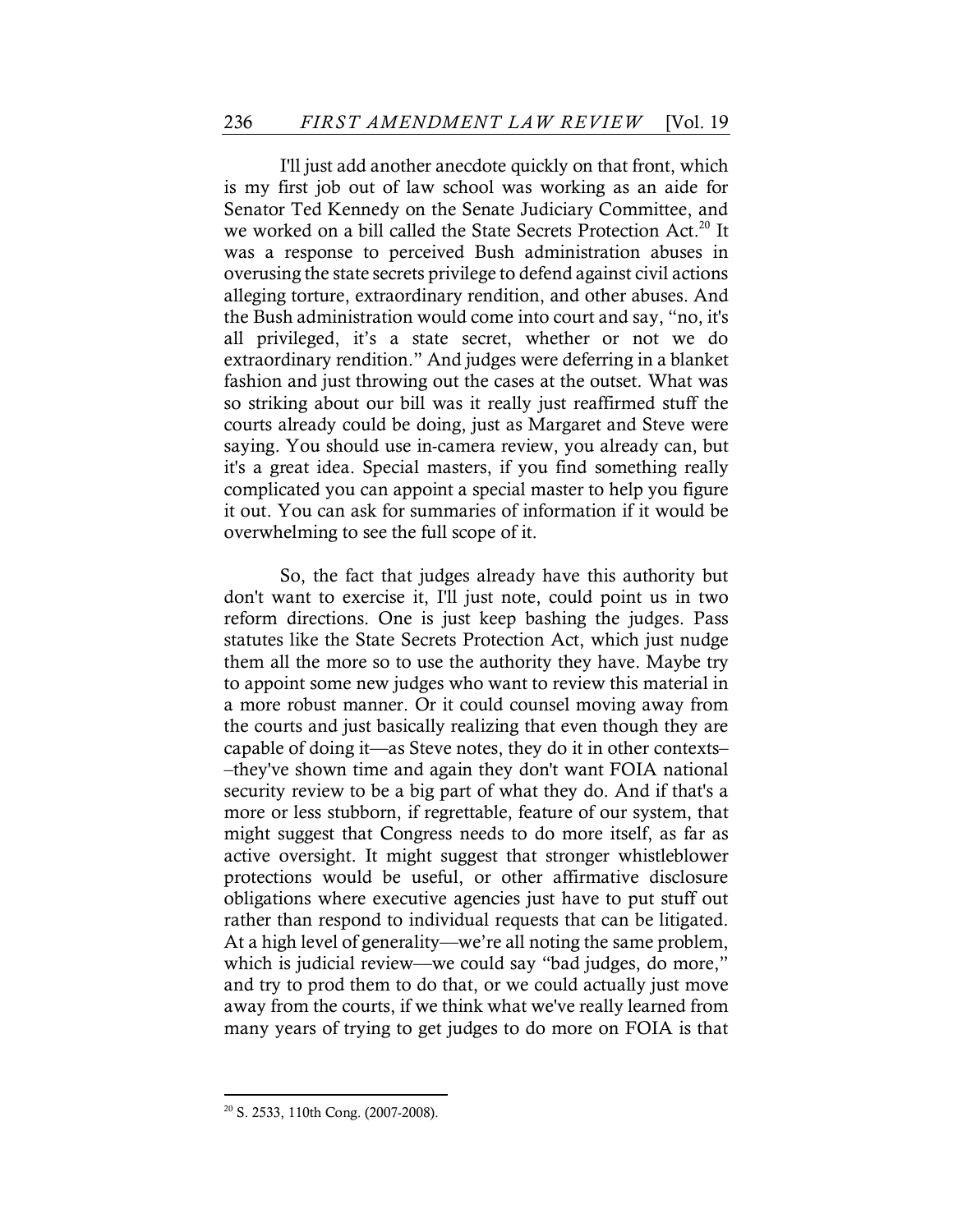it's going to be a very, very hard lift to get them to play the role that many civil libertarians want them to.

Vladeck: I'll say really quickly, I mean, my reaction to that is, can't we have both? Right? Which is to say, I think there's no reason why these reforms are inconsistent with each other. The other piece of this, and I'm curious what Dave and Margaret think about this, is, at least in theory, we now have a larger number of judges who claim fealty to textualism on the bench than was true for a long period of time. So, it seems to me that if Congress were––to borrow Dave's [thought]––to sort of bash the judges a little bit, amend FOIA to make clear that various prior decisions and interpretations were incorrect, and provide clearer access to information in non-FOIA cases, it seems to me that, yes, judges will still resist that. But if we're going to have judges who claim that when this text is clear they have no latitude, my reaction is, well, let's take advantage of that. Right? And let's take that out for a spin. As opposed to the judges who are into more purposive interpretations who could say, "oh, Congress surely didn't mean for us to play such a role in these cases."

Papandrea: Yeah. And I think, David, I read in your work, and probably Steve as well, thinking about affirmative disclosure obligations that don't wait for someone to ask for something. And, this goes to a bigger question I wanted us to talk about. You've given me so much to think about. I know Margaret has written about your work, and I know that provoked her to think a lot about whether we have fetishized transparency, and whether we should rethink how important transparency is. You've really made me think about how transparency, just to be transparent, can't be the way we approach this, we need to think a little bit more thoughtfully. I think in the national security context, that's really important because, as we all know, there certainly have to be some national security secrets that are kept secret, even if judges did their duty to review FOIA requests and so on and so forth. To preserve the ability of this country to defend itself, some secrets are essential. So, I think that your work has particular salience in this area, and I was hoping you could share your thoughts on how we should think about transparency––you're really changing the conversation with your scholarship.

**Pozen:** Thanks. Well, I'll try to be really brief and just note in recommending affirmative disclosure where agencies just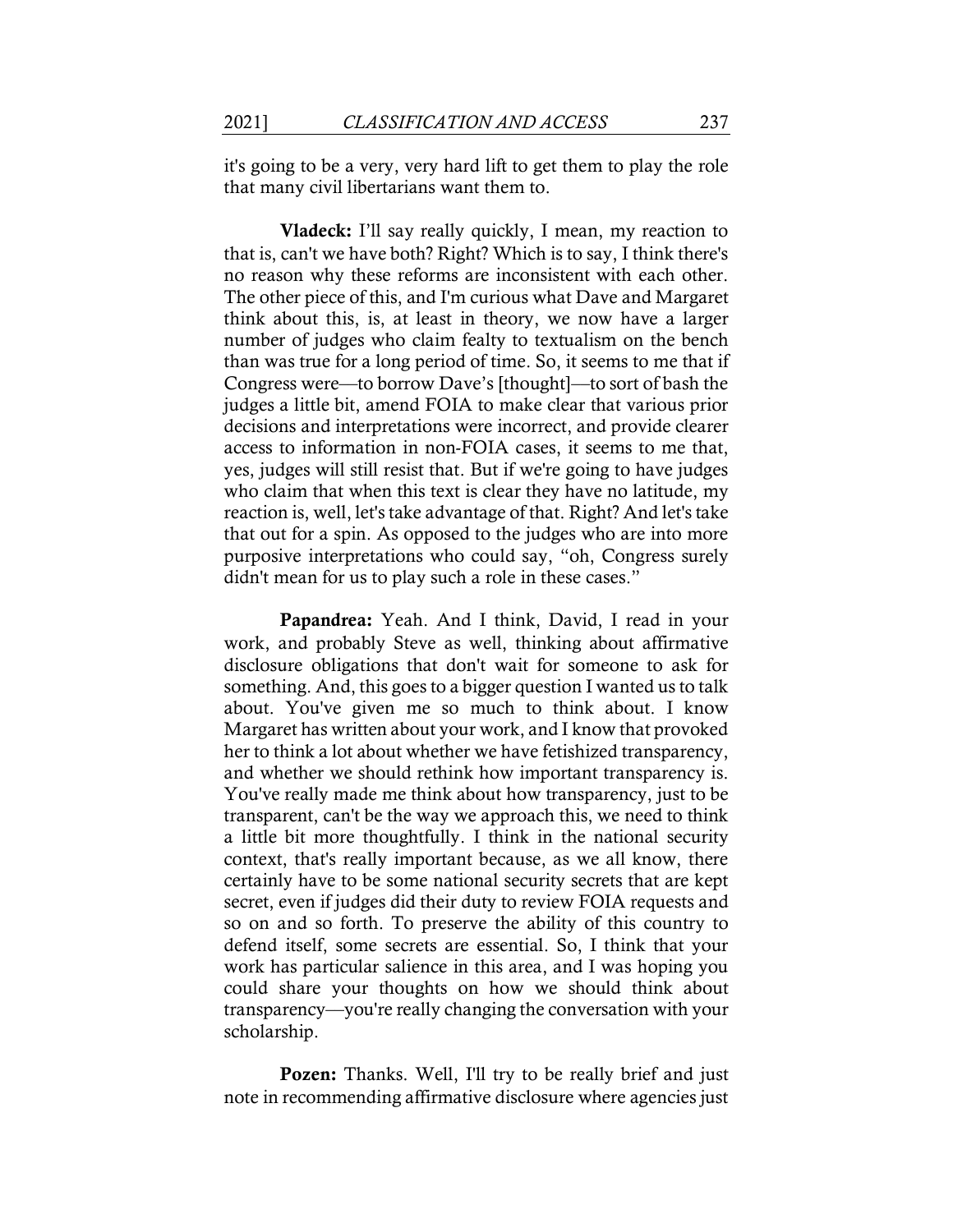have to put out certain categories of information even in the absence of a request, I am really building on Margaret who's talked a lot about how that could work. It actually does exist in the FOIA we have to a limited extent, and I think we both think it's a promising general approach to build on, rather than waiting for a request to come in, responding, subjecting it to the exemptions, litigating, and all the other issues we've just raised.

On the bigger issue, Mary-Rose, on how to think about transparency in a democracy, I can't give a very succinct answer, but I'll just say my main argument in some recent work has been no one really thinks transparency is a first order primary virtue of a good society. I think it borders on mysticism to think that it is. Transparency may contribute in important ways to first order values like self-rule and in some kind of deontological democratic sense or effective government performance at delivering important social goods or human flourishing or journalism, you know, accountability journalism that works. There are a lot of things that transparency may contribute to, but, actually, if it's right that transparency is never the goal, it's other things, we need to always ask, how well does transparency serve those other ends? And when we dig into the empirical, experimental, and theoretical literature, which is now global and voluminous, it turns out to be really complicated. When transparency well serves democratic accountability or effective agency performance or pick your primary value, turns out to be highly contingent and contextual. In a lot of cases, transparency can inhibit deal making by members of the legislative branch. It can produce skewed representations of government, as I was suggesting earlier. It can kind of distort more than it reveals. And working through when and how it does that is complicated and probably not something I should get into now. But the big message is, if it's right, that transparency is not something to be reified or fetishized in itself. It's not a first order value of government. There is no theory of a just society or political morality that I know of that would say that transparency is the maximand. It's just an input into other things that we really care about. And then we just have to be kind of relentlessly pragmatic and empirical and always ask well when does transparency produce better or worse government? And that is going to lead us in some cases to want less transparency, actually, and in other contexts, like I think the national security one, to want a lot more.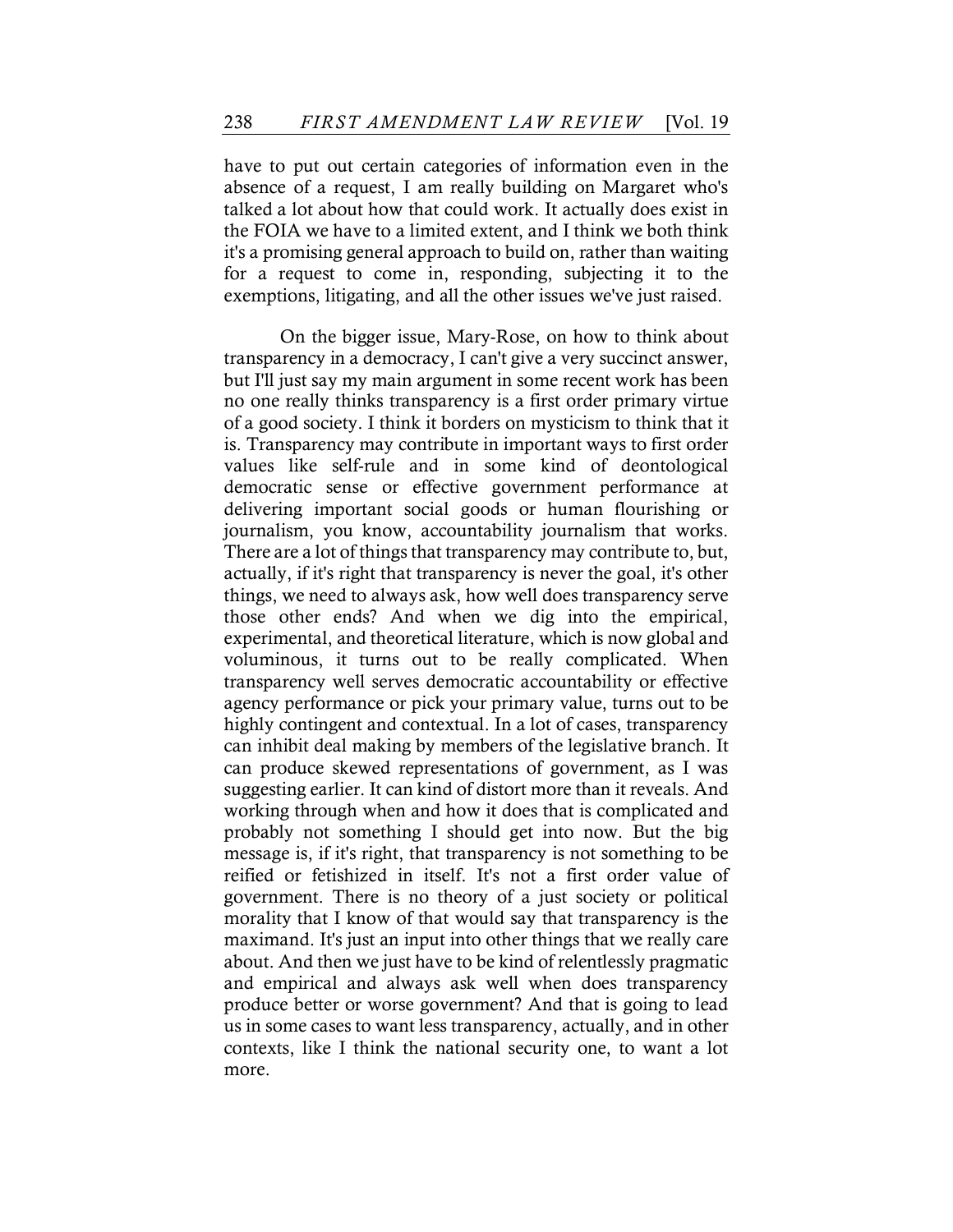Papandrea: Could you say just a little bit more, if you don't mind, because I'd love to hear a little bit more of your thoughts, applying your thinking on transparency specifically to national security. You just said something super interesting, which is that maybe we do need more transparency in national security. Part of it is what we were just discussing how we're not getting a lot of information, would you mind saying another word about that?

Pozen: Yeah, I guess this reflects in part my contestable priors, my views about what the world should look like that not everyone will share. But, I tend to think that we should be most concerned about operations of government that are violent, physically coercive, and so there's a kind of, I don't know, liberal primacy of state violence and just what we should worry about. And so that directs our attention to what the national security and law enforcement agencies are doing right at the outset. Second, we have a very well-established historical pattern of over concealment, I think, in the national security and law enforcement context. So, we tend to know that this sort of information about areas where the state is using coercive force and violent force, which we really want to know about, also is an area where the government has persistently shown itself to be unwilling to produce that information. If I were designing a transparency regime afresh, I would think that we would want to home in on the national security area as a kind of starting point for where we need most transparency. In contrast, I'll just note the U.S. regulatory and social welfare agencies––the National Labor Relations Board, HUD, the EPA-these are world historically transparent administrative bodies. They are some of the most accountable and visible regulatory entities the world has ever seen. It's not clear to me that marginally more transparency for them would do good at all. It might actually be perverse and prevent them from promoting environmental protection, civil rights, and their statutory mandates. In contrast, I think our national security agencies are relatively unchecked, have way more money, way more power to do dangerous things in the world. And, so, I would start from there. But that's a crude first pass of an answer, Mary-Rose.

Papandrea: No, that's awesome. Margaret, I want to apologize for failing to give you credit for advocating for some affirmative obligations. So, please accept my apologies. I saw you had written a response or a reflection on David's work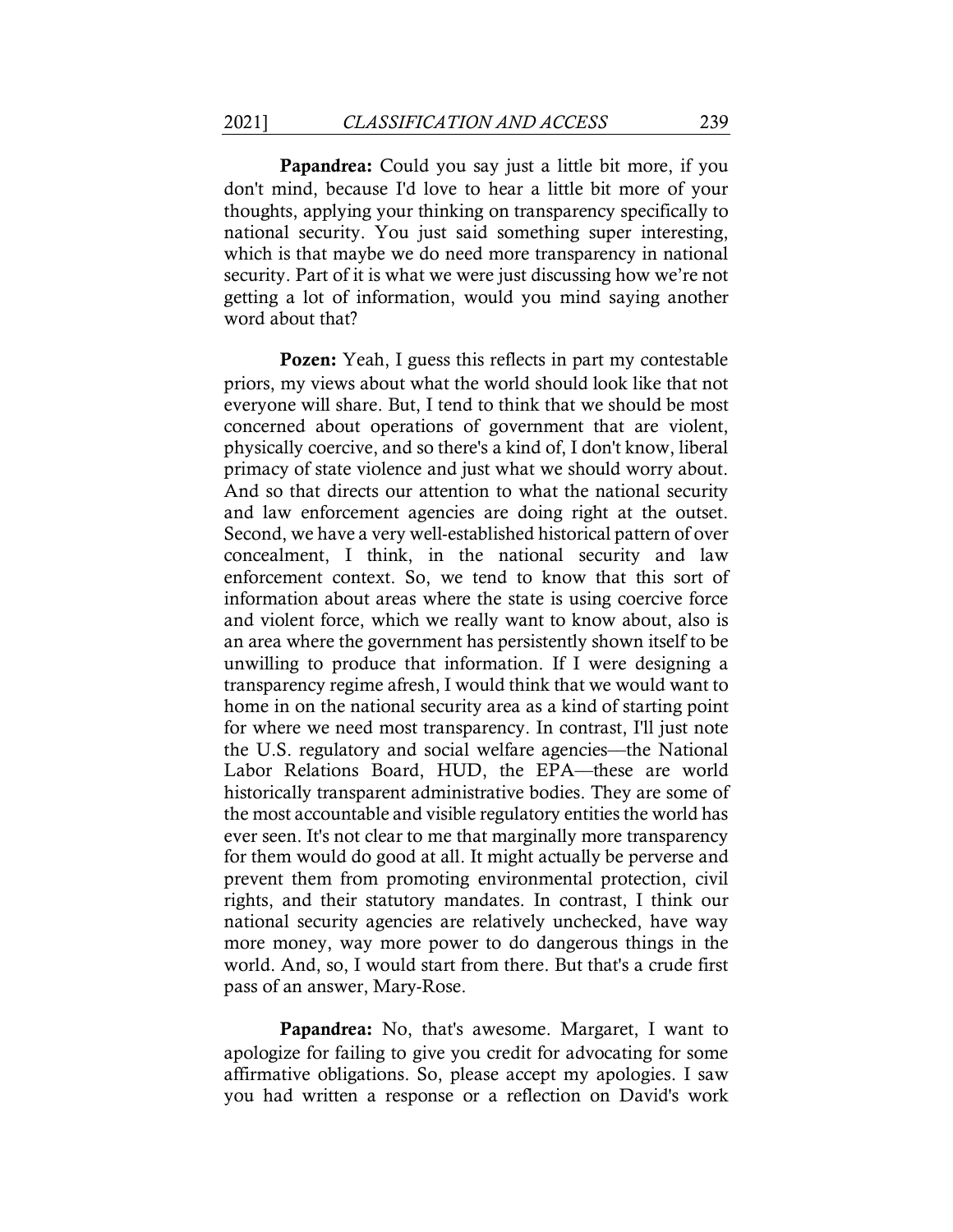attacking this sort of fetishism with transparency. I would love to hear a little bit more of your thinking on how we should think about what information the public actually needs.

Kwoka: Yeah thanks, and certainly no apology is necessary. This is an open field with lots of people having interesting thoughts about how we should move forward. I think affirmative disclosure is one of them. I want to go back to something that Steve said earlier—why can't we have both, or maybe all, of these kinds of mechanisms is maybe where I come down. Requestor driven transparency does become sort of this burden on regulatory agencies and social welfare agencies. That said, I haven't seen any alternatives that we know of that really do some important things that FOIA does, and that really does lead me to say I think one of the problems with this debate about kind of costs and benefits is that with FOIA, you can sort of maybe take a stab at quantifying the cost, both just in terms of money and personnel time and burden on agencies and other things like that. It may be imperfect, but you can sort of try. With the benefits, it's almost impossible to quantify. What do we say are the benefits of knowledge we get from FOIA requests? Most news stories, journalists, don't show their work. They won't even mention maybe how they got information. So, you don't even know when FOIA or other open records laws at the state level might have played a role. Even when we do know, how do we quantify the benefit the public gets of knowing something? And that's assuming that we're only counting the oversight benefits, and I think it serves some other important roles as well.

But even in its imperfect state, a couple of years ago, I did a series of interviews with journalists who are using FOIA a lot.<sup>21</sup> And one of the things that I found really interesting was that I was trying to group people by what subject matter they were using FOIA to get at. These are, of course, a select group of mostly investigative journalists who have the time to go through this kind of process. One of the three areas I found that journalists were really using FOIA was national security. And it's counterintuitive because of all the things that we just said about how ineffective it is. For example, you're going to have David McCraw on later today, and he'll tell you that the reporter he represents most at *The New York Times* in FOIA cases is Charlie Savage, who's a national security reporter, who does

<sup>&</sup>lt;sup>21</sup> MARGARET B. KWOKA, SAVING THE FREEDOM OF INFORMATION ACT (forthcoming 2021).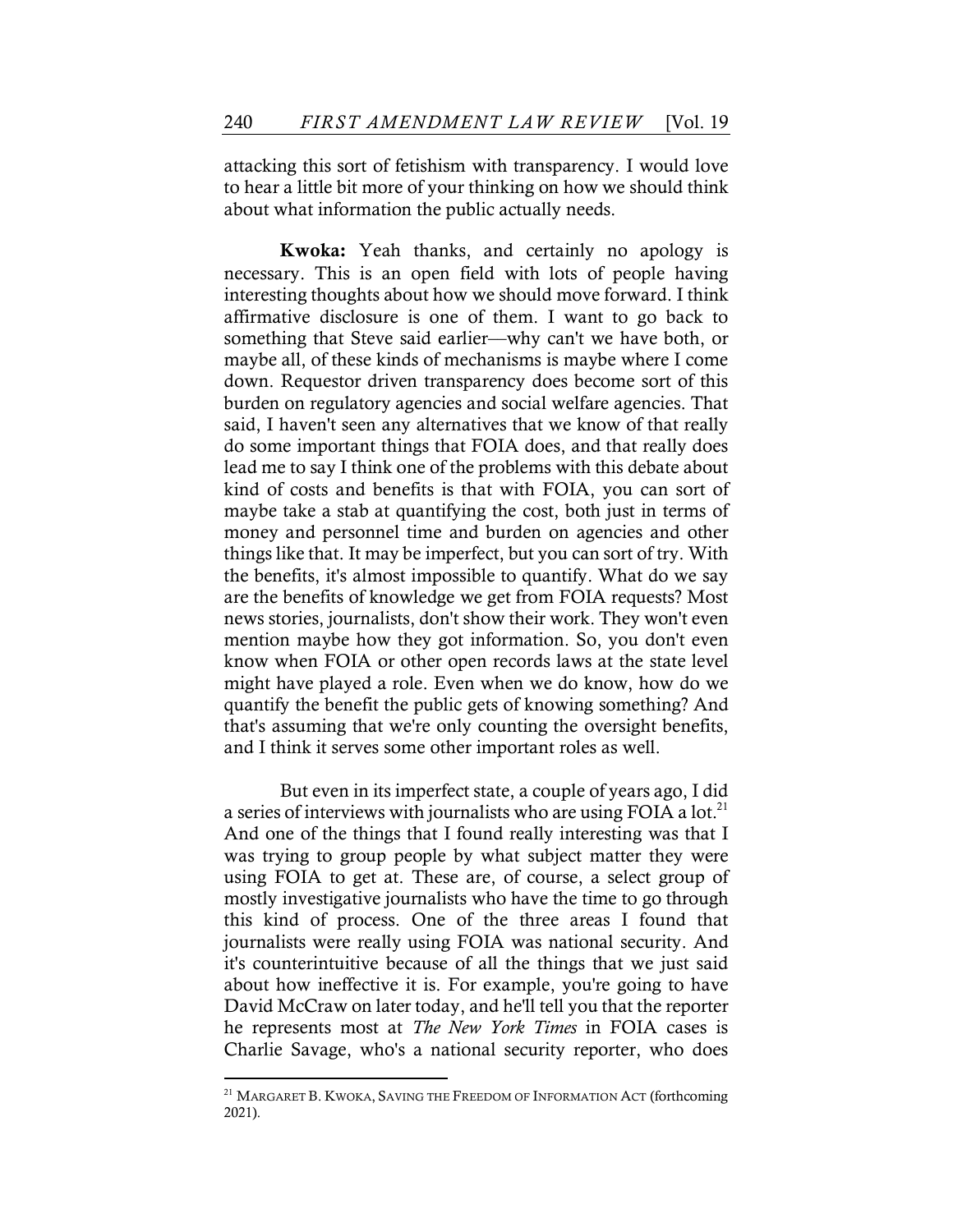more FOIA requesting than anyone else at *The Times*. I did these interviews sort of seeing how journalists are making use of FOIA and why in this area, and a couple of themes emerged. One is, oftentimes, even if the security agencies themselves, like the NSA or the CIA, are sort of impenetrable with FOIA, adjacent agencies have a role in these matters, and, actually, you can get really useful information. I talked to, for example, Will Parrish at *The Intercept*, who uses FOIA in his reporting routinely and used it extensively at the FAA concerning some issues that were arising at the Dakota Access Pipeline protest at Standing Rock. And Seth Freed Wessler uses it extensively in his investigative reporting. I talked to him about a series he did for *The Nation* about immigrant-only private prisons. So, [using FOIA to request information from] security and law enforcement adjacent agencies has been more successful.

Another theme that came out is that security agencies also don't want to turn over information through non-FOIA mechanisms. So, their public relations office, or their public information officer, or generally their press secretaries, they're not as free turning things over. There aren't actually as many leaks out of those agencies as there are out of non-security, nonlaw enforcement agencies. So, given that the other mechanisms for getting information from these agencies actually are also more buttoned down, FOIA is oftentimes the only option. I talked to reporters who said, yeah, it's not great, but it's the only thing I've got left. And, so, I do think here we're talking about the only mechanism we have in some instances. It's driven by an outside agenda. Unlike affirmative disclosure, someone doesn't have to preview what journalists might need one day or what might be interesting or what might arise and come up with a category that would encompass all of that. Unlike whistleblowers or leakers, it doesn't depend on the individual decision making of a single government official and their willingness to risk some amount of personal consequence, sometimes great personal consequence, to expose that information or their own view of what the public should know.

FOIA is the only kind of enforceable statutory right where the agenda is set by the outsider, and I don't see a replacement for that. Now, I think that there are a lot of things we could do to be making it work better. And I think a lot of them center on trying to, as Dave said, have it do more of the work we want it to be doing and less of the work that we don't want it to be doing.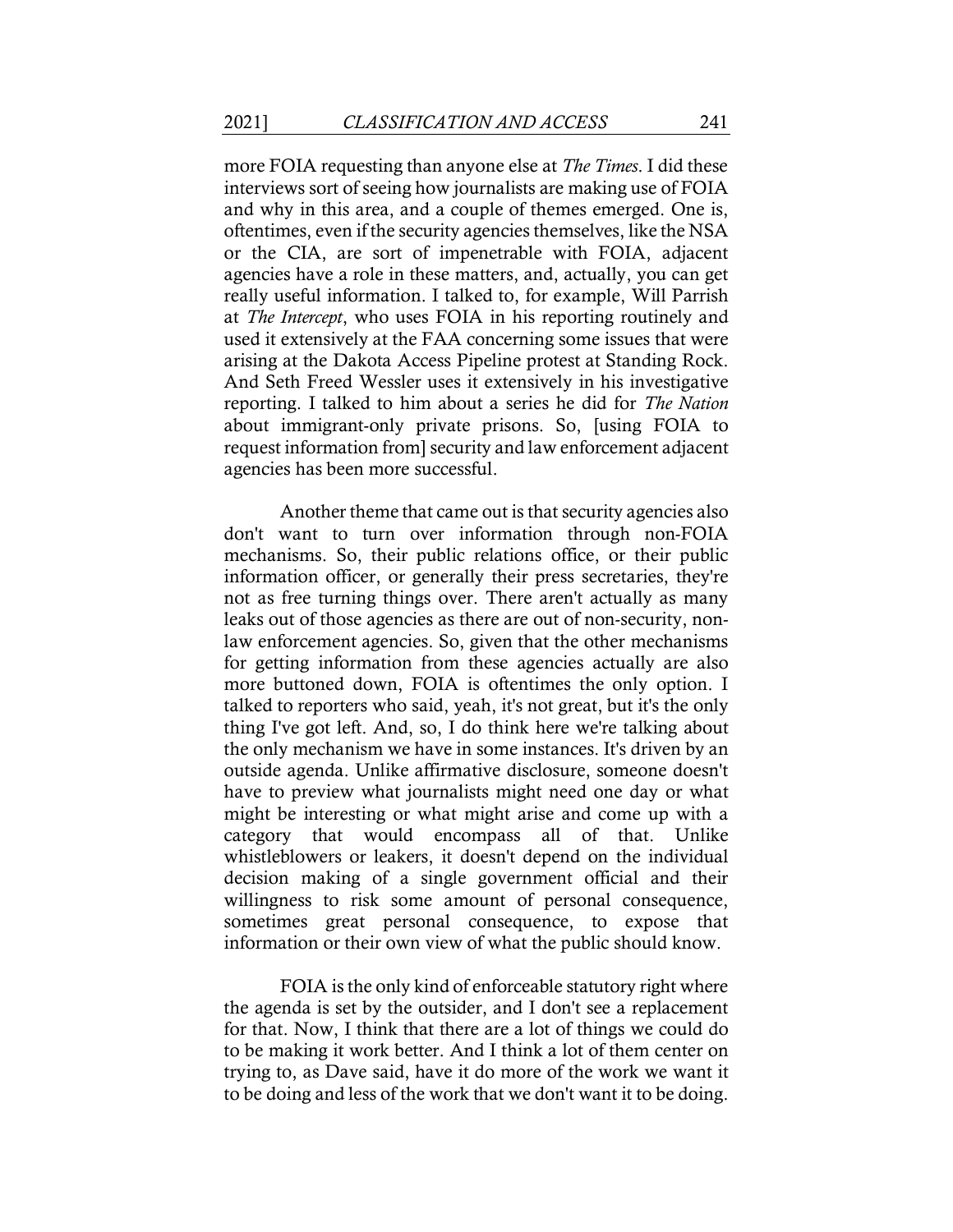I think there are ways we can do that without sort of throwing it out as a mechanism amongst the tools.

Papandrea: You just said a million interesting things, and I wish I could follow up on all of that. But for the sake of time, I'm going to let Steve follow up on whatever he found interesting in what you and David have just said.

Vladeck: And I'd rather hear Margaret talk, but I'll just say really briefly, I think one thing about this is a First Amendment problem, right? I really do think that I go back to Potter Stewart's famous speech *Or Of The Press*. <sup>22</sup> There are reasons why we don't want to overprotect speech with the First Amendment and why one of the ways that we preserve First Amendment values is by neither shielding nor prosecuting, particularly protected behavior. I think that's an important part of the transparency conversation as well. I think what Stewart said was that the First Amendment is neither an official secrets act nor a freedom of information  $act<sub>1</sub><sup>23</sup>$  and I think that's the balance that is the right one to strike. The reason why I think it has gotten so off kilter is because striking that balance requires active participation by all three branches. So, just to tie these threads together, the balance is messed up because the branch most likely to move the First Amendment toward an official secrets act in that paradigm is the one that today has most of the power.

Papandrea: Do you have any thoughts you want to add before we conclude? And Steve, just staying on you, what sorts of things should Congress be doing that it's not doing? And you can go anywhere you want with that question.

Vladeck: A lot. Just to take a couple of things that I think are relevant to this conversation, I think there should be penalties for misclassification. As of now, the only incentive for wrongly classifying a document is that it gets declassified. That's not what we call a good incentive structure. So, Congress should think about some way of actually putting teeth into classification limits. Congress should reassert its own ability to actually have a role in defining what national security information is and is not. Congress should provide much more expressly for judicial

<sup>22</sup> Potter Stewart*, Or of the Press*, 26 HASTINGS L.J. 631 (1975).

<sup>23</sup> *Id.* at 636.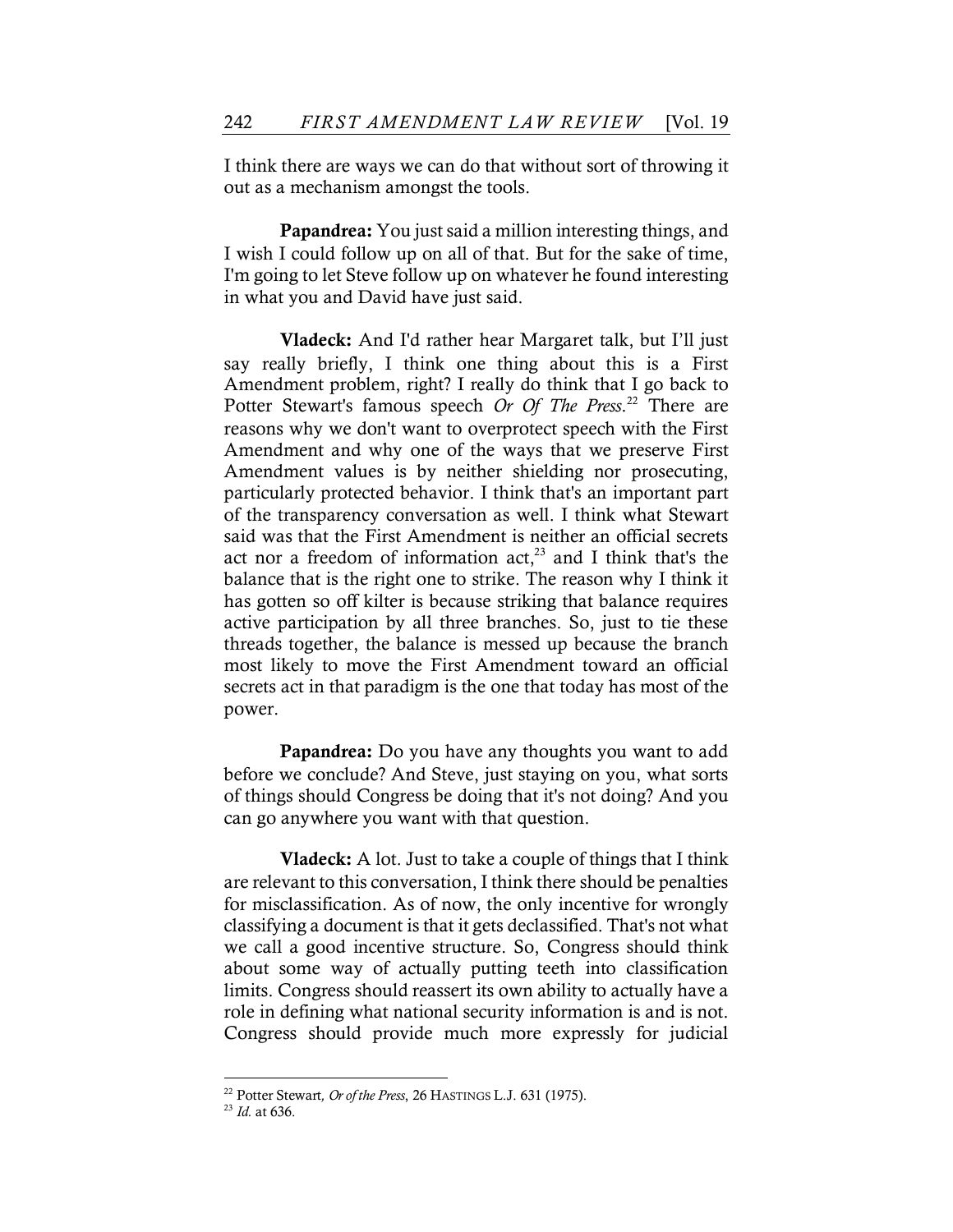review of classification decisions in other contexts, collateral attacks on classification outside of the FOIA context. Congress should overrule a whole bunch of pretty bad D.C. Circuit FOIA decisions that Margaret could probably cite chapter and verse. There are so many things, but they all to me, Mary-Rose, circle around the same core principle, which is reasserting that the national security information is a three-branch conversation, not a one branch homogeneity.

Papandrea: Well, before we turn it to questions, and I snuck a peek at the chat, we have some very interesting questions coming our way. I want to give you guys a chance to, and this will be a lightning round, offer your thoughts on the legacy of the Trump administration and maybe what we can expect under Biden. And so, David, go.

Pozen: I mean, disgrace, brutality. I'm not sure in the transparency area that it's been so notable on FOIA so much as it has been in ramping up assertions of executive privilege vis-avis Congress. Kind of consistent with Steve's story of congressional decline, the Trump administration made more sweeping assertions of executive privilege. We're not just going to withhold specific documents, it's whole categories of inquiry we're not going to allow you to pursue. And then Congress went and litigated those disputes rather than just try to directly punish the Trump administration by blocking appointees or not appropriating funds for programs. So, I didn't love the congressional response to Trump administration stonewalling on issues of executive privilege separate from FOIA but connected maybe.

Just one other quick thing, which is on Steve's theme about Congress. I find, Josh Chafetz's work very useful.<sup>24</sup> He has talked about how there are some limited examples of members of Congress using their power under the Speech or Debate Clause in the Constitution, which protects members of Congress from penalty for things they say in carrying out their official duties.<sup>25</sup> He notes, for example, that in the Pentagon Papers<sup>26</sup> controversy, one member of Congress, right around the time that

<sup>24</sup> Josh Chafetz is a Professor of Law at Cornell Law School. *Josh Chafetz*, CORNELL L. SCH., https://www.lawschool.cornell.edu/faculty-research/faculty-

directory/josh-chafetz/ (last visited Apr. 26, 2021). Professor Chafetz's scholarship focuses on constitutional law and American politics. *Id.* 

<sup>25</sup> *See* Josh Chafetz, *Congress's Constitution*, 160 PA. L. REV. 715, 745–50 (2012).

<sup>26</sup> N.Y. Times Co. v. U.S., 403 U.S. 713 (1971).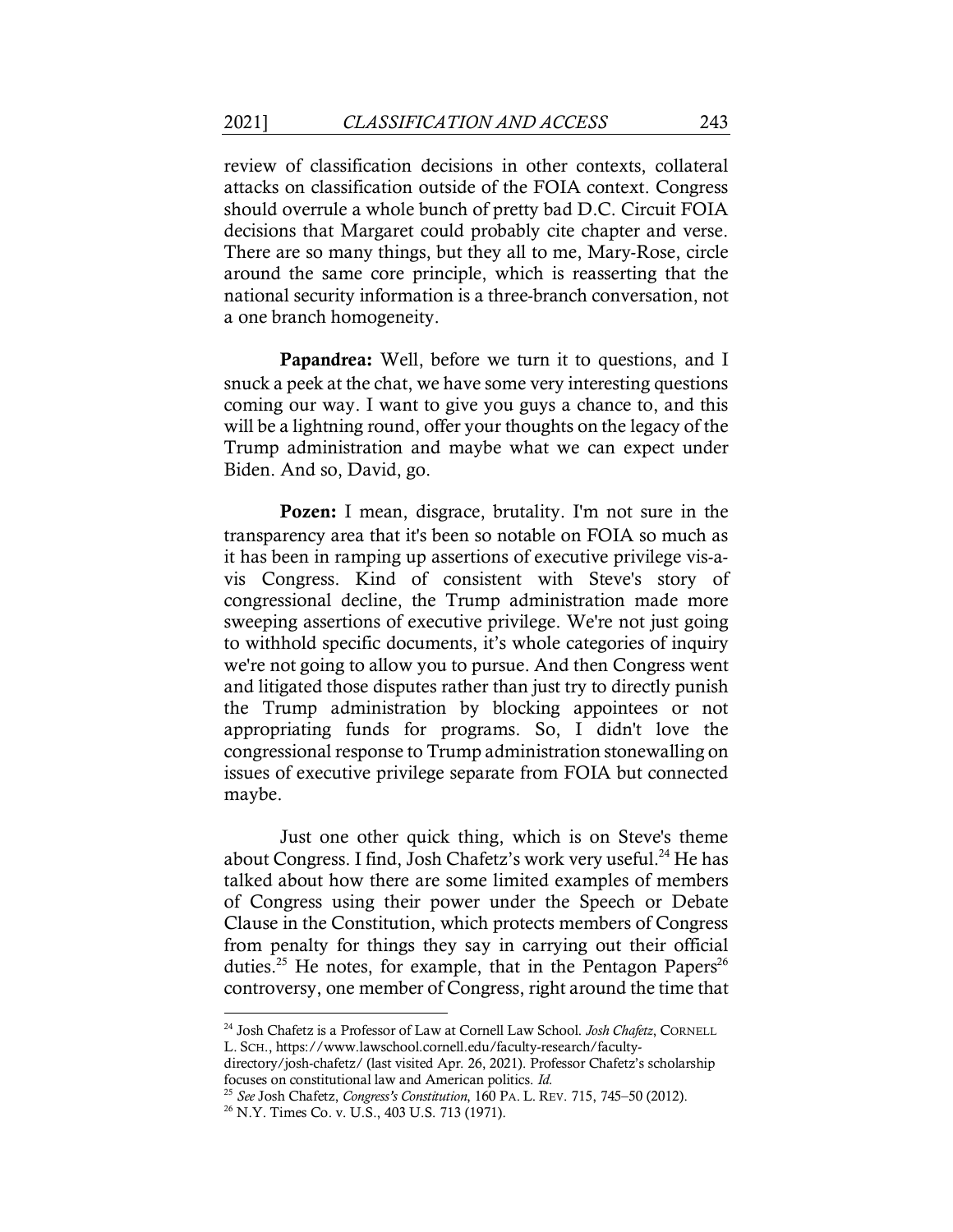the newspapers were breaking the story, took to the floor of Congress and just read into the record some of the most relevant portions of what Ellsberg had leaked without fear of criminal or civil sanction.27 And he documents how that has dried up. Members of Congress basically doing their own version of declassification, which is constitutionally protected in this manner, isn't something we see happening with any frequency nowadays.28

Ron Wyden at points in recent years was crying foul about terrible things that were being done in terms of electronic surveillance of Americans, the kind of stuff that broke with the Snowden leaks. He wrote anguished letters about how upset he is that the American people would be furious if they knew how the executive branch was interpreting various statutory authorities in the surveillance area. But, it didn't seem to be something he was seriously thinking about that he would just go and tell the American people. You know, he'd probably be removed from the Intelligence Committee, but he would have otherwise been free of sanctions. So, just another power of Congress that's sitting there unused. The intelligence committees, also, they have rules that allow them to declassify against executive branch objections information they think has been wrongly declassified. They almost never have used that authority. So, sorry for going on and moving away from Trump.

Papandrea: You all have so many interesting ideas. I'm sorry we don't have all day to spend with this panel. Margaret, do you have any closing thoughts on Trump vs. Biden or anything like that, reflections?

Kwoka: I'll just add that I think one of the legacies that's going to be really hard for us to climb out of is the damage to the reputation of the press and the view of the press amongst the American public. Now, I'm not saying we were at a great place before the Trump administration on this front, but I think there has been a deep cut into the role of the press, the view of the integrity of the press. I don't know how we come back from that any time soon, and I do worry about that legacy.

<sup>27</sup> Chafetz, *supra* note 25, at 745–50.

<sup>28</sup> *See id.* at 742–53.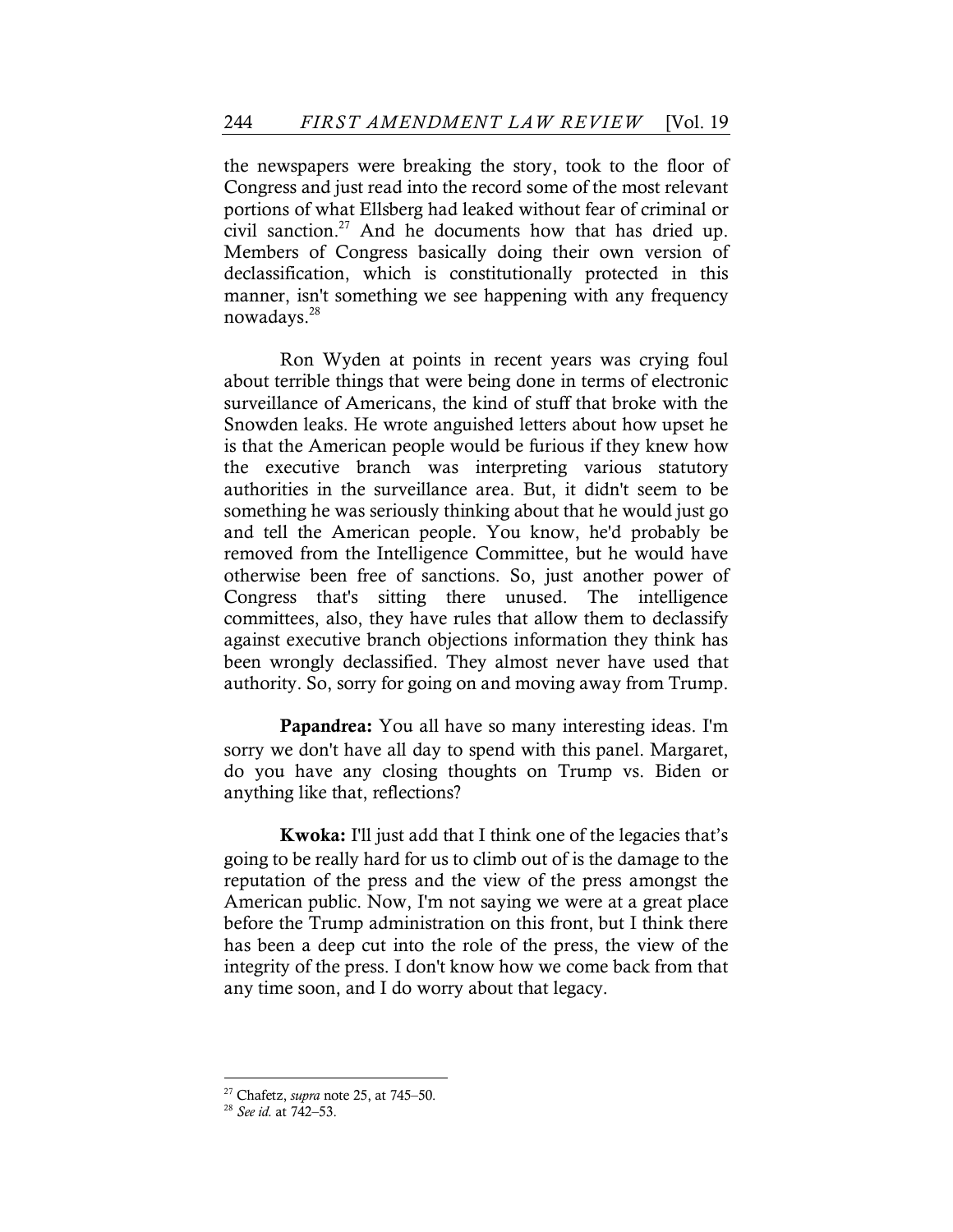Papandrea: I share that same concern. Thank you, Margaret. And Steve, before we go to questions, do you have any thoughts on the legacy of Trump and moving forward under Biden?

Vladeck: Margaret's point is complicated yet further by the ongoing fight over whether First Amendment-like ideas should apply to social media in light of Trump's suspension from Twitter and Facebook and everything else. I think the problem is that we are certainly going to be having a national conversation about free speech principles on social media. But in the wrong direction, from my perspective, and in response to the wrong prompts, where the notion that there's no such thing as bad speech or that the right way to combat false speech is true speech. I think we've seen a lot of evidence that that may not actually be true anymore. Leaving aside Trump to Biden, I think Trump himself is an incredibly complicated inflection point for the First Amendment because even folks like me––who I would never think of myself as a First Amendment absolutist, but certainly err on the side of more speech than less––I'm not as uncomfortable with some of these more restrictive things as maybe I ought to be. I think that's a sign of just how much the conversation has gotten messed up and just how much the dangers of leaving everything to the executive branch going forward have been exacerbated by the administration that was just not beholden to conventional political checks.

Papandrea: Yeah, great observations there. I'm going to turn it over to our symposium organizers to run a Q&A.

**McNeil:** First of all, thank you so much. This was brilliant, and on behalf of everybody at *First Amendment Law Review*, I am so grateful that you all shared this with us today. I'm going to turn over to some questions now, and I will say to audience members, you can continue to submit questions if you like. But first, let me start with this one: Professor Vladeck just touched on the prepublication review system for books and articles by former military and intelligence officials. But could you elaborate on the concerns with that system and the court cases currently challenging it? How does that fit into this framework and what you've talked about with regards to the courts providing deference to the executive branch? Professor Vladeck, if you would like to talk on that. And then anybody can add on.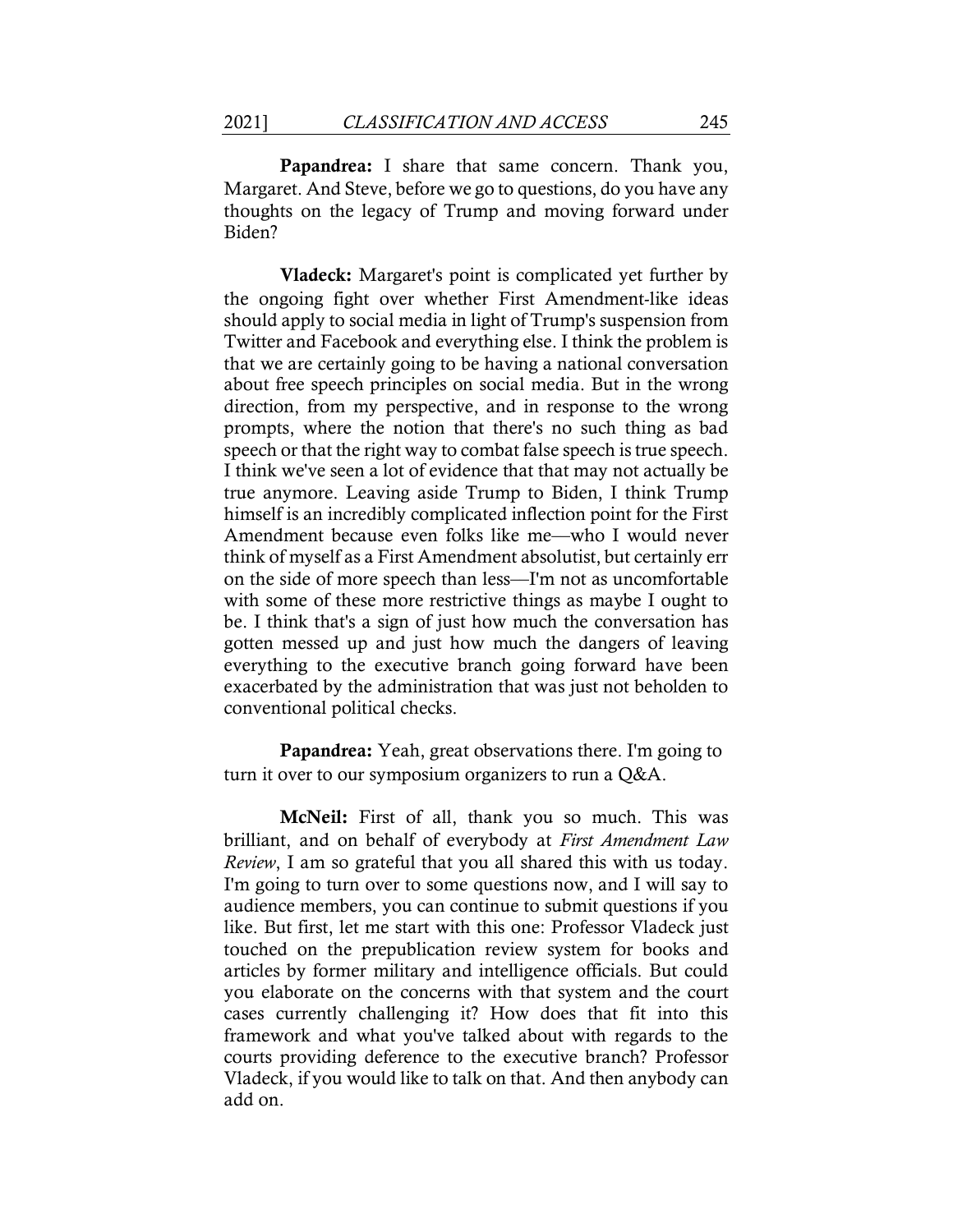Vladeck: Sure. And I'll just use John Bolton<sup>29</sup> as a foil for why the prepublication review process sucks. And I don't mean to put too fine a point on it. The problem is that the prepublication review process is basically almost whatever the executive branch says it is. So, even if the executive branch approves a book like John Bolton's book, and the book goes to the publisher, if they change their mind before the book is out they can just revoke their prepublication review. It's mostly contractual, which is part of why it's so hard for those on the other side to ever prevail in disputes because they've waived most of their rights. But it's contract law on steroids, where basically every presumption is made in favor of the executive branch––the executive branch can change its mind with no sanction, the executive branch can't really be challenged on whether the information it's claiming is sensitive national security information actually is. There's no real mechanism to collaterally attack the assertion that information is not appropriate for publication in the prepublication case review process. So, it's this remarkable thing where powerful people who aren't worried about those sanctions can try it anyway, like John Bolton did, but where the power is all sort of in one direction. And, there's almost no mechanism to push back if the executive branch is blocking publication or objecting to certain information for purely partisan or political reasons as opposed to for legitimate national security reasons.

Pozen: I'll just note there's a lawsuit right now being brought by a group at Columbia, in part, the Knight First Amendment Institute at Columbia University, along with the ACLU, challenging on First Amendment grounds the prepublication review system.30 In addition to the points that Steve makes, that lawsuit highlights just how much standards seem to vary. Depending on which agency you worked at, you may face a very different prepublication review procedure, and it is very hard to tell what the standards are. So, it's just kind of a

<sup>&</sup>lt;sup>29</sup> In 2020, the Trump administration sued John Bolton, a former national security advisor in the administration, trying to prevent Bolton from profiting off of his memoir because, according to the Justice Department, the memoir contained classified national security secrets in violation of Bolton's prepublication review agreement. Maggie Haberman & Katie Benner, *Trump Administration Sues to Try to Delay Publication of Bolton's Book*, N.Y. TIMES (June 16, 2020),

https://www.nytimes.com/2020/06/16/us/politics/john-bolton-bookpublication.html.

<sup>30</sup> *Edgar v. Haines: A lawsuit challenging the government's system of "prepublication review,"* KNIGHT FIRST AMEND. INSTIT., https://knightcolumbia.org/cases/edgar-v-haines (last visited Apr. 21, 2021).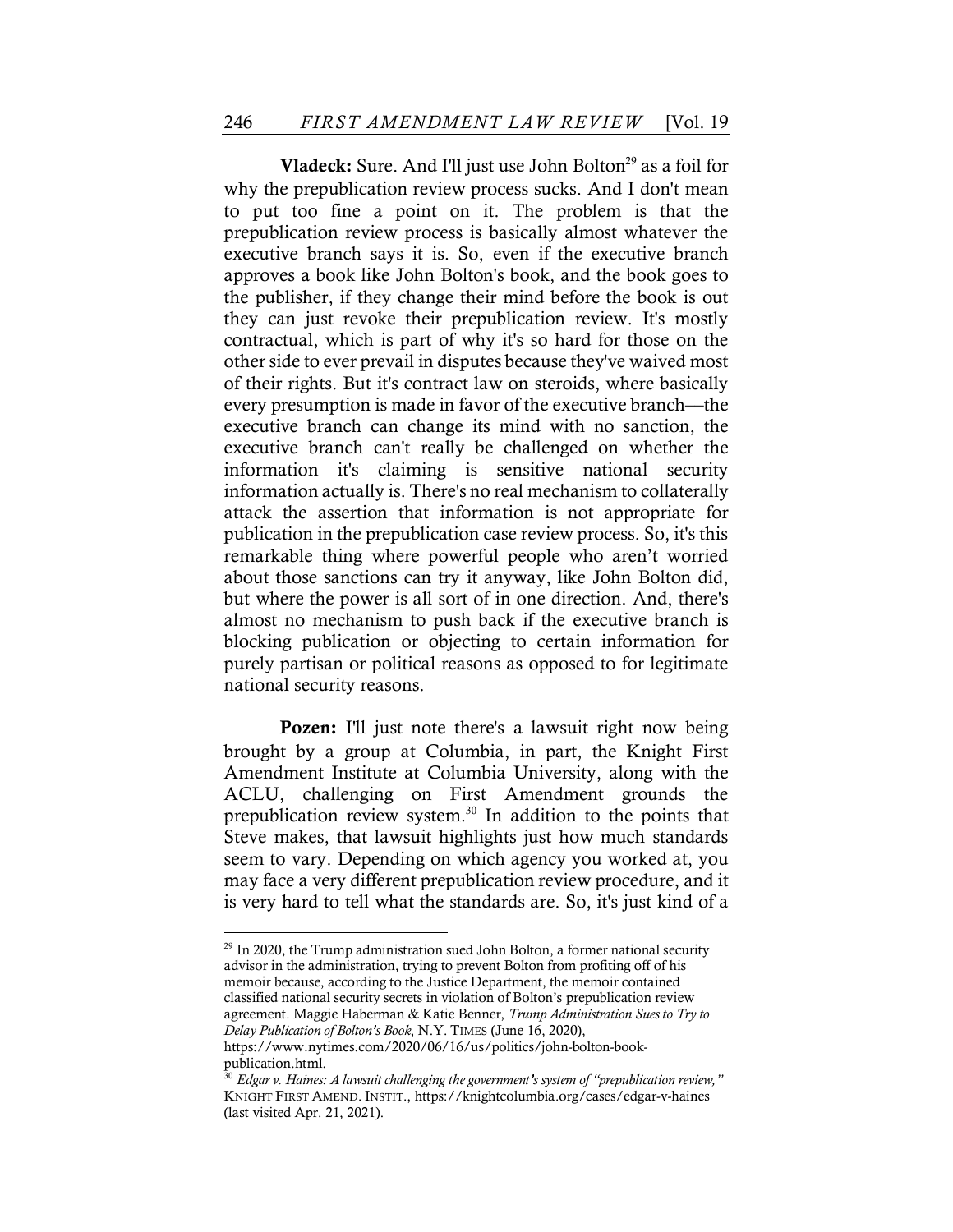labyrinthine and opaque process. And if it's right that FOIA is so weak, much weaker than Congress initially intended in the national security area, that makes it all the more important that other transparency mechanisms can fill the void. The writings of former employees about what they experienced, which come with a kind of time delay for that reason are, I think, generally less likely to be very damaging. These are people who generally have been socialized, at least to some extent, into the bureaucratic culture. They're going through a publisher, that's another round of review, and there's some time lag between what they observed and what they're writing. I think it's a kind of publicity generally that we should want, and, so, I join Steve's criticisms of the existing system of prepublication review.

McNeil: Thank you both. Our next question is, can Professor Kwoka share more about courts tendency to grant substantial weight to the government's position or evidence? Has this been a tendency as long as there has been FOIA litigation, or is it a recent trend? How are those opposing to the government able to overcome the substantial weight given to the government? Professor Kwoka, if you would like to speak to that, and, then again, I'll open it up.

Kwoka: Yeah, absolutely. The "substantial weight" language arises with the national security exemption. In addition to exemption one, which covers classified information, $31$ exemption three incorporates other statutory exemptions, $32$  and one of them that's notable is a statutory exemption that applies to most CIA information and intelligence information. It's about intelligence sources and methods, which it turns out is defined very, very, very, very broadly. When one of those two exemptions is at stake is when you see that language crop up. In 1974 is when the amendments sort of tried to reify the de novo review for national security cases in FOIA,<sup>33</sup> and it was shortly thereafter that you start to see courts develop this new set of language that says, "yes, the review is de novo, but we grant substantial weight to the government's affidavit describing the factual circumstances that are dispositive to whether the exemption applies." And so, the answer is yes, it's been around for a very long time.

 $31\,$  5 U.S.C. § 552(b)(1).

 $32$  *Id.* § 552(b)(3).

 $33$  *Id.*  $\frac{8}{3}$  552(a)(4)(B).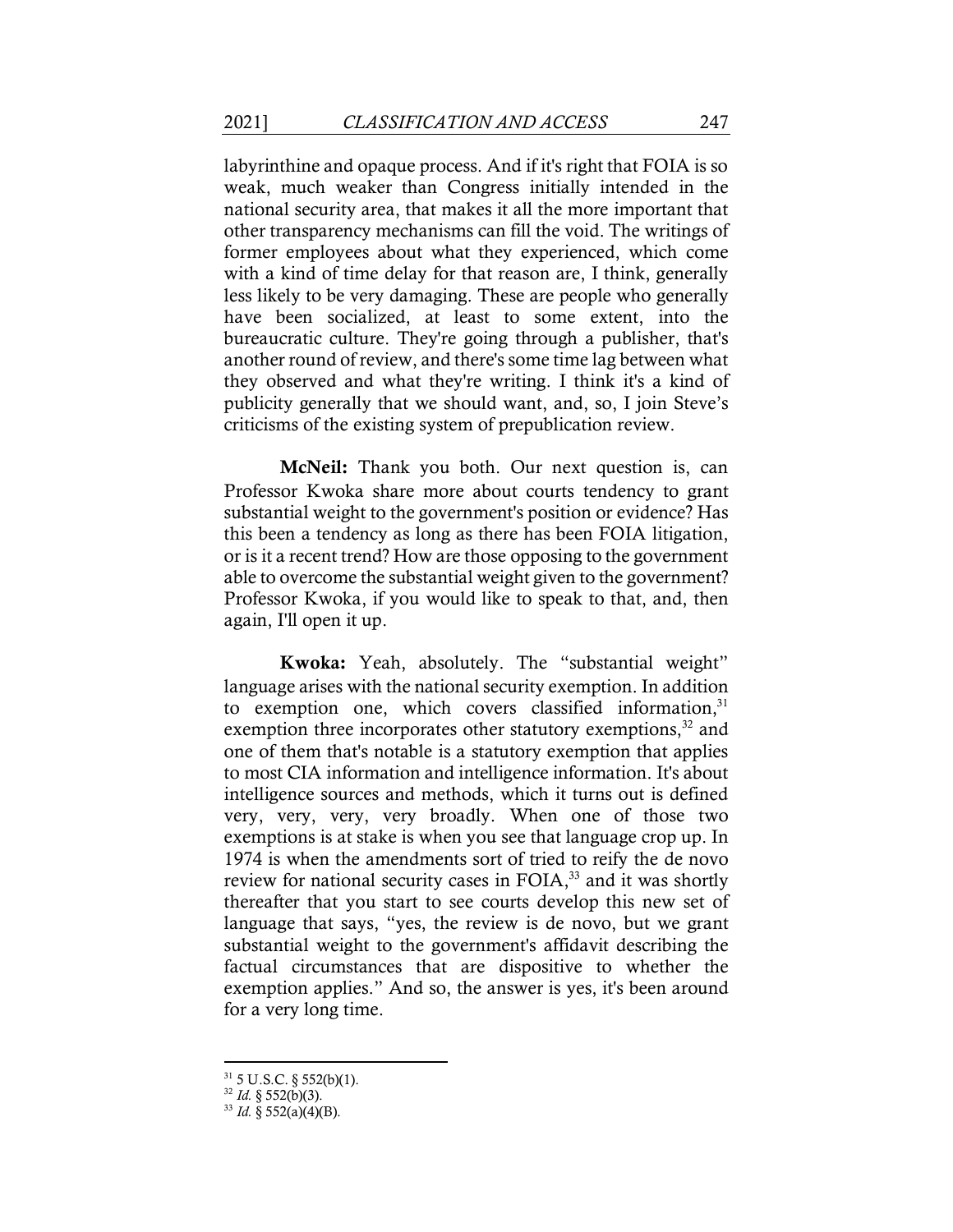And the other, how you can get over it. Frankly, very infrequently. Very, very, very infrequently. That said, there's a couple of things that I think are worth saying about FOIA litigation dynamics that change the calculation a little bit. One is––especially those folks who can litigate because they have the resources for a lawyer, either in-house counsel, say at *The New York Times*, major media outlets who have the resources to litigate or who have found pro bono counsel or something of the like––if you have the resources to litigate, once you sue, everyone sort of agrees that you get a better response. There's a second set of eyes, there's an AUSA government attorney who's representing the agency who's also looking at it, and says come on, you can't really withhold all this stuff. So, there's sort of a backend thing that happens between the agency and their lawyer that improves the quality of the response and increases the amount that's disclosed.

The other thing that I would like to say about FOIA litigation is that a lot of it is winning by losing slowly. Oftentimes if you sue a government, you've asked for a category of records– –all records mentioning, relating, pertaining, talking about, referencing blah, blah, blah subject matter, whatever it might be, like the Unabomber. Then the question is, what do you start to get as the litigation proceeds? Once you sue, oftentimes the government says, okay, well, we'll give you this stuff, but we're still withholding that. Then you might negotiate a bit more, then release a bit more. By the time you get to summary judgment, your dispute may have been narrowed down to a very small amount of records. And along the way, you might have gotten a lot of what you want, and then you'll lose. But you got a lot of what you want before you lost. So, I think just looking at the point of judicial decisions in FOIA is too myopic a view of what the potential is there.

McNeil: Thank you. I'm going to read two questions at once because I feel that they will be cohesive. What kinds of reformations would you like to see in the judiciary to ensure that the executive is not given excessive deference in national security issues? And would creating more transparency in the FISA Court help? And then the other question is, if FOIA doesn't work as well as we hope it would and the courts and Congress are deferential to the executive branch, is there any way to check the executive's power in national security matters? It's a little scary thinking that the executive has such control and is only being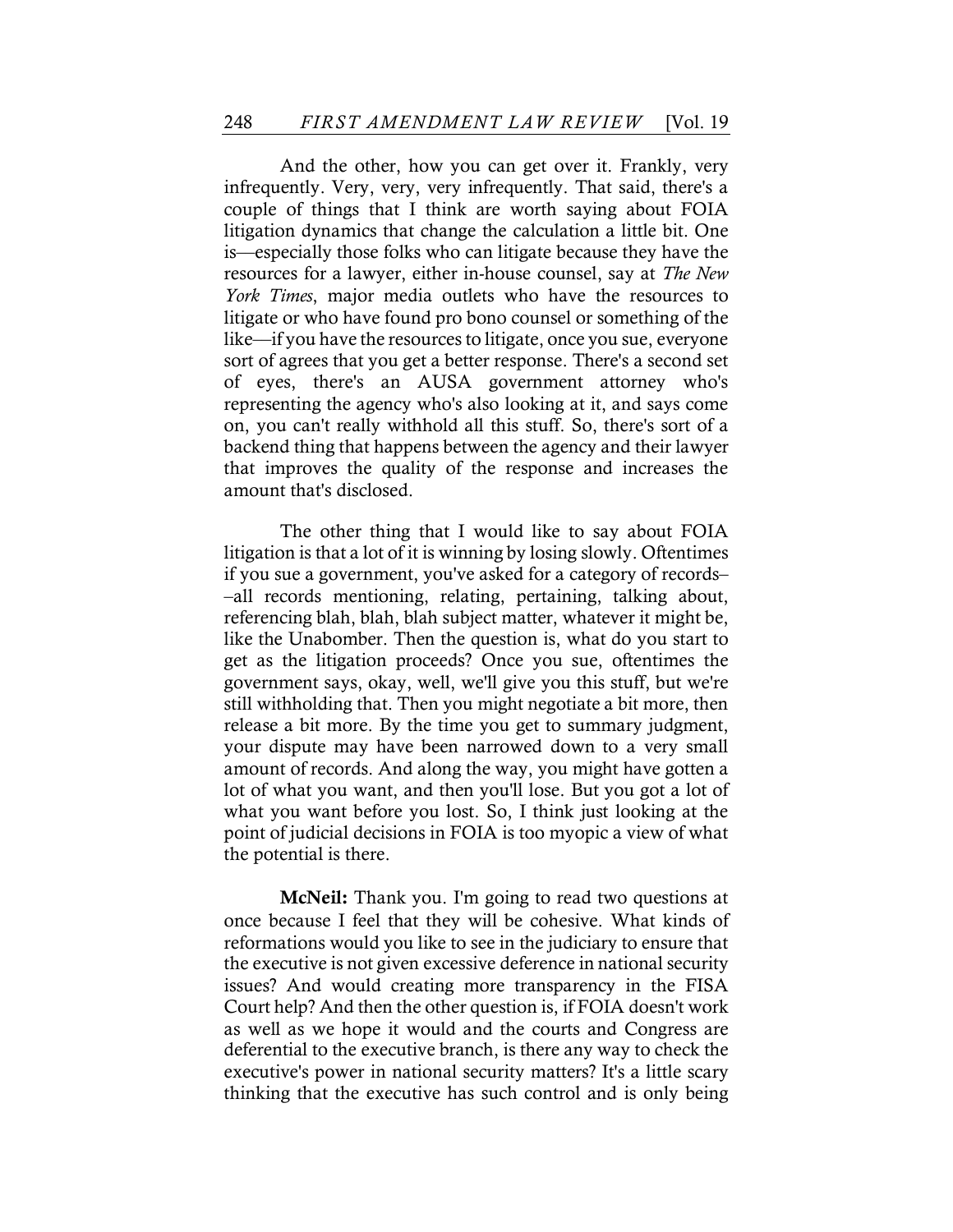checked by the secretive FISA Court. Professor Pozen, since I haven't started with you yet, or actually, Professor Vladeck, you're unmuted. So, I assume you want to talk.

Vladeck: David can go first.

McNeil: Okay, Professor Pozen, and then we can hear from Professor Vladeck.

Pozen: There are various ways I could go with that. How to make the courts do more I think is a really tough puzzle because if the underlying reason why they're not doing more already has more to do with their preferences and incentives than with tools that Congress could give them, as I think it does, then it's hard to solve a problem that comes more from judicial psychology, motivation, reputational incentives or the like. Then I think we, both civil society and Congress more importantly, could nudge the courts to really do something more like de novo review, do more in-camera review. At a minimum that could be mandated. Rely on special masters and the like. The substantial weight piece that Margaret was talking about, that's from a committee report. And Steve was noting how atextual judges are being––perhaps ironically, in the case of textualist judges here. The statute says de novo review; it's actually a committee report that's being used to vitiate Congress's words.

Beyond that, I'll just note that there are other models of getting at executive branch national security information other than FOIA and judicial review. I think congressional oversight is a huge one that could be ramped up. There are inspectors general within the executive branch, but quasi-independent, who have already grown in significant numbers in recent decades and could be relied on even more extensively. There are leaks and whistleblowing. So, I don't think we're trapped in that kind of FOIA or bust, judicial review or bust, binary. I think there are these models which have been to some extent developed in recent decades, but I think FOIA gets so much of the attention in these transparency conversations, sometimes to the neglect of these other mechanisms.

McNeil: Professor Vladeck, do you have anything to add?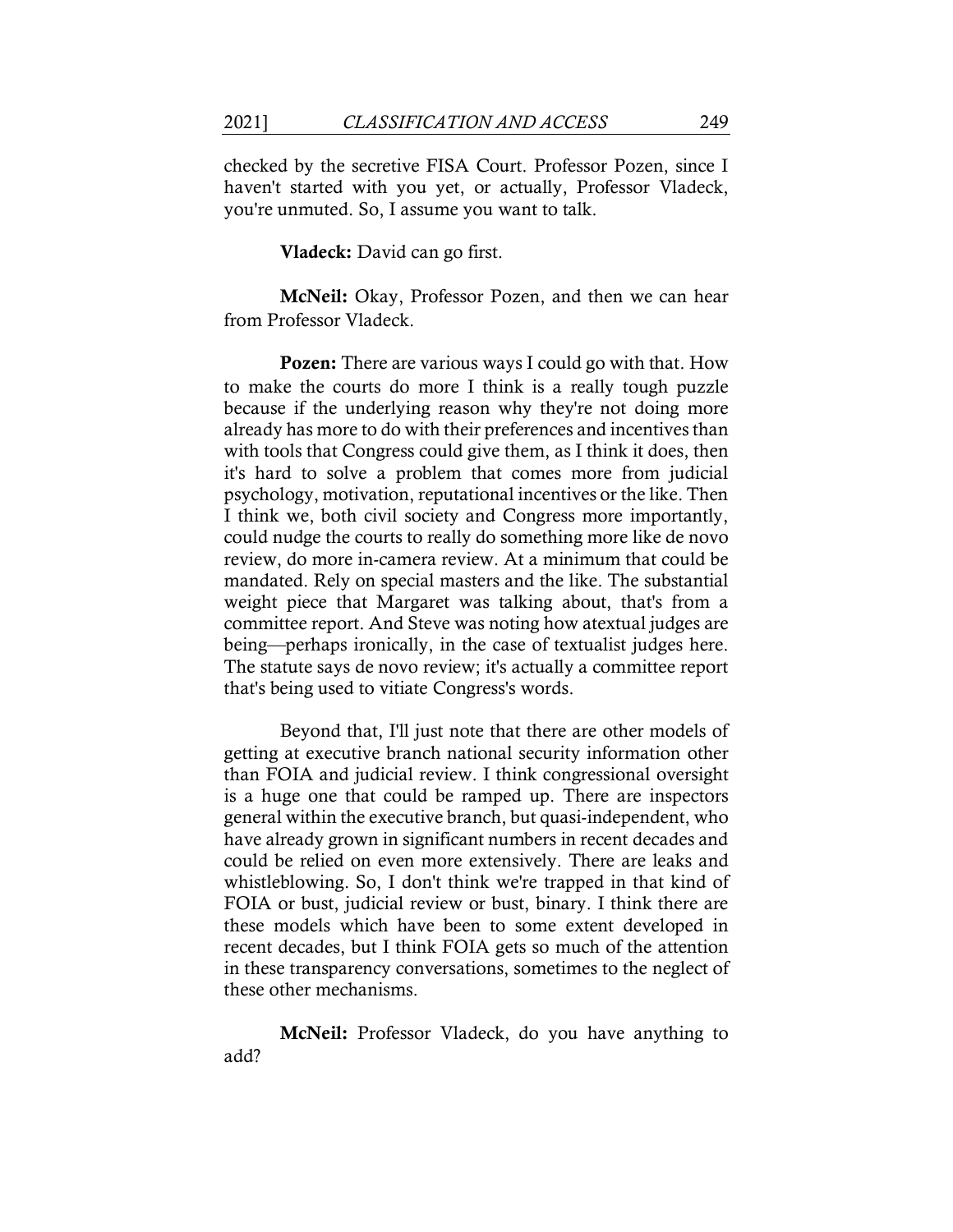Vladeck: No, I mean, I agree with David. I don't think we have to put these things in contest with each other. I think it's all swimming in the same direction of providing more accountability for the executive branch's assertions in this space.

McNeil: I think that we are going to end on this one final question. If citizens have to go through FOIA to obtain federal agency records that are not harmful to national security or other exemptions, such as certain records from an agency like Fish and Wildlife, is it feasible for agencies to make these records publicly available on their websites or create a separate online government database that the public can access? Could this help decrease the amount of FOIA requests and lawsuits and help return FOIA to some of its intended purposes, like national security? What are the concerns about affirmative disclosure? I'll open it up to anybody who wants to start.

Pozen: I think Margaret should lead us here.

Kwoka: Yes, absolutely, is the short answer. And, in fact, this is something I've spent really a lot of time writing about–– you know, there is currently no mandate, incentive, or money to do that. But if there were, and I think there's various ways one could design those things to be operationalized, it would make a huge difference. So, I'll give you a couple of examples that support exactly the point that the question raises. So, for all of these businesses that are requesting information from the government, lots of them are just––by lots I mean thousands of requests at many agencies, at EPA, at the SEC, at FDA, big regulatory agencies in particular––they are routine. The FDA gets thousands of requests every year for their facilities inspection reports. It's just a different inspection every time, but they could just post a database of all their inspection reports. The SEC gets thousands of requests for publicly filed documents that were originally under a confidentiality order and that's expired. They could just be published online. So, for some of these things we could make this whole category of records affirmatively available and preempt the need for those requests.

The other piece of that is for individuals requesting their own files. Most of them are actually immigration files. So, DHS now gets more than half of all FOIA requests in the federal government––medical files, law enforcement files, family histories, a lot of genealogy going on in FOIA. We could find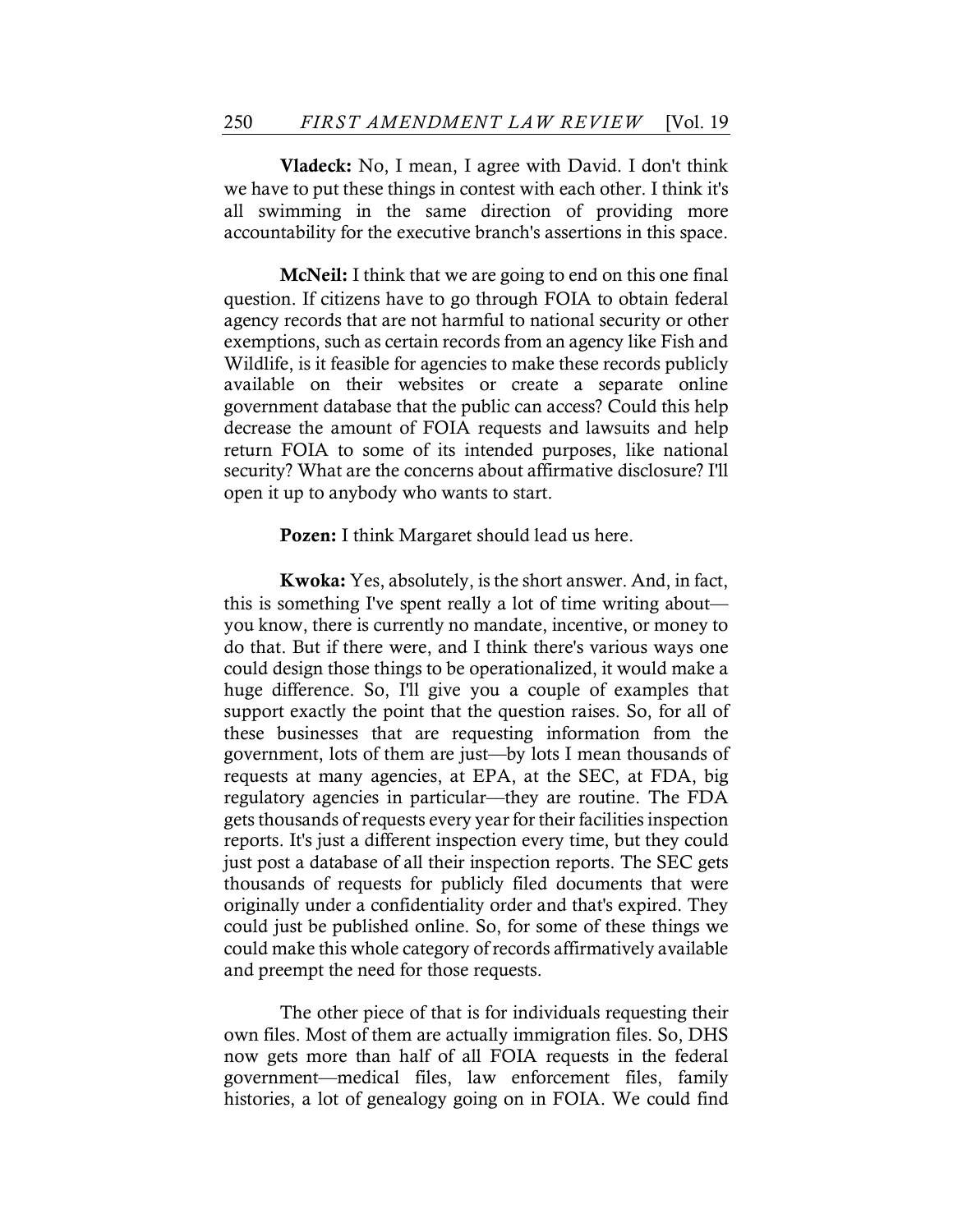other mechanisms for people to get their own records, including administrative discoveries. For example, any of you who might be interested in immigration, in removal proceedings there is no administrative discovery. So, the only way you can get the government's file is through FOIA. We could look at other things that are non-FOIA reforms that would preempt the need for all these folks to resort to FOIA as a really second best [mechanism]. Most of these folks aren't well served by FOIA either. It's just that they don't have an alternative.

The last part was what are the concerns about this? The real concern is just that agencies have no incentive structure to make these kinds of changes. And I think there's ways that we could structure incentives, but there hasn't been any push in that direction.

Pozen: I'll just add really briefly that I agree with everything Margaret said. Where affirmative disclosure can realistically be done, I think we should be looking to do more of it. I would just note that it's political economy and kind of sociology are different from FOIA requests. It's not so easily weaponized. You know, the most well-resourced entities like regulated firms in FOIA, they have a tool with which they can get basically extremely cheap discovery with no limits on relevance. They could just ask for everything in an attempt to needle their overseers and kind of find out things with which they can threaten to sue regulators, and FOIA we've seen weaponized in a lot of contexts by regulated entities. That's not so easy to do with affirmative disclosure, nor do you need deep pockets to use affirmative disclosure. So, who's benefiting and who's losing? The profile looks different and, I think better, when you have affirmative disclosure. And, the sociology point, FOIA introduces a kind of adversarial dynamic in the relationship between citizen and government. You want something, you demand something from government, and you threaten to sue them if they don't provide it. There's some maybe European scholarship on how this creates a kind of anti-governmental, anti-statist gloss to it, the way that you're invited to see the government as your litigation opponent through a mechanism like FOIA. Affirmative disclosures, the government on its own is proactively giving you stuff you might want, and it has a different kind of sociological valence. So, I am all for affirmative disclosure where it can be done.